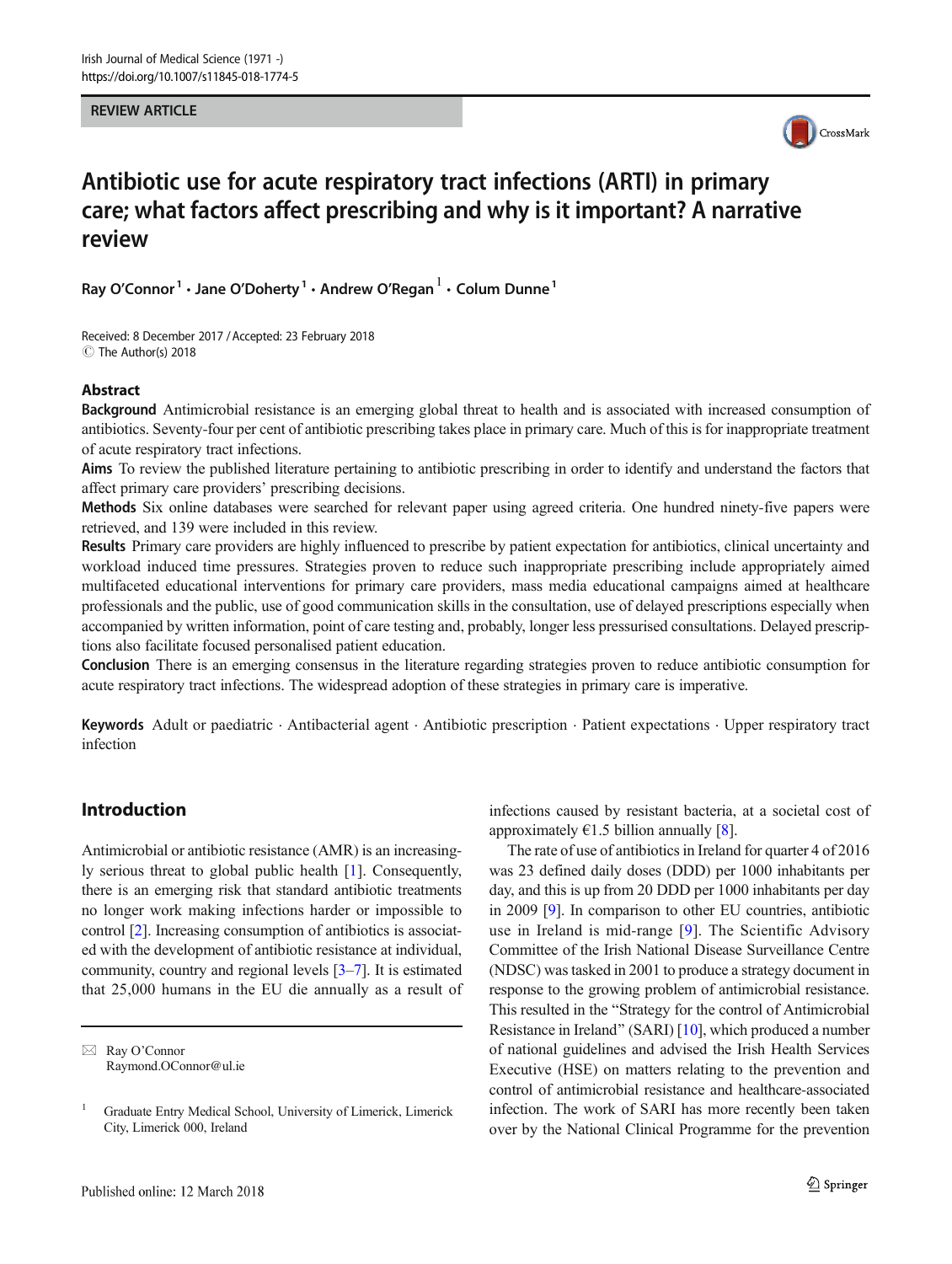of healthcare-associated infection (HCAI) and antimicrobial resistance (AMR) under the auspices of the HSE. This has led to HSE guidelines issued for antibiotic prescribing in primary care [[11](#page-13-0)].

Over the last 30 years, no major new types of antibiotics have been developed [\[12\]](#page-13-0). This in combination with increasing AMR means that we are dealing with a finite and diminishing antibiotic resource. Therefore, prudent antibiotic stewardship programmes, aiming to ensure the judicious use of antimicrobials by preventing their unnecessary use, have been established [[1,](#page-13-0) [10](#page-13-0), [13](#page-13-0)–[16\]](#page-13-0).

Acute respiratory tract infection (ARTI), which incorporates the term "upper respiratory infection" (URTI), is the most common reason for antibiotic prescription in adults, and these prescriptions are often inappropriate [\[17\]](#page-14-0). The benefits of antibiotics are marginal for the management of most cases of ARTI [[18](#page-14-0)–[25](#page-14-0)], including sore throat [[26,](#page-14-0) [27](#page-14-0)]. With few exceptions [\[28\]](#page-14-0), inappropriate prescribing of antibiotics for patients with mainly URTI is common [\[29](#page-14-0)–[33](#page-14-0)]. It is estimated that 75% of overall antibiotic prescribing takes place in primary care [\[34\]](#page-14-0). Large variations in antibiotic prescribing for URTI exist and are difficult to explain [[22,](#page-14-0) [35](#page-14-0)]. Some potential explanations include the fact that many general practitioners (GPs) do not think that antibiotic prescribing in primary care is responsible for the development of antibiotic resistance [\[36](#page-14-0)–[40\]](#page-14-0) and, on average, acute cough can last from nine [\[41](#page-14-0)] to 18 days [\[42\]](#page-14-0), while public expectation is for a duration of 7–9 days [[42](#page-14-0)].

This paper reviews the literature on factors affecting antibiotic prescribing for ARTI in primary care. We consider specifically the effects of patient expectation and desire for antibiotics to treat respiratory symptoms, other patient characteristics, primary care provider (PCP) characteristics and the setting of the consultation. We also review the evidence behind current strategies employed to address this public health challenge.

# **Methods**

### **Definitions**

Where not otherwise specified, the term *primary care* provider (PCP) refers to all healthcare professionals dealing with the public in the primary care setting including GPs and non-medical professionals such as nurse practitioners, practice nurses, maternal child health nurses and pharmacists. Where specific studies mention particular types of PCP, this is indicated.

### Search strategy

through Cochrane Library, Embase, PubMed Central, Scopus, Medline and CINAHL, looking at English language journals from 1997 to date. Original studies were included. Review papers such as editorials, opinion pieces, studies from secondary care, case reports, articles written prior to 1997 and studies involving lower respiratory tract infections only were excluded. The search terms used were "Respiratory tract infection" or "upper respiratory tract infection", "antibiotic" or "antibacterial agents", "patient expectations" or "patient attitudes", antibiotic\* and prescri<sup>\*</sup>, and "upper respiratory infection" or "upper respiratory tract infection" or "upper respiratory infection (URI) in children" or "upper respiratory infection (URI) in adults or adolescents^. Duplicates were excluded during this process, and bibliographies were screened by two of the authors (JOD ROC) for further relevant papers. The search strategy used is outlined in detail in Table [1](#page-2-0).

# Results

The effect that different factors play in the PCP's decision to prescribe antibiotics to treat acute respiratory infections may be categorised as follows.

### Primary care provider factors

### Time constraints

GPs and other PCPs working in highly pressurised clinical environments managing high patient volumes are more likely to prescribe antibiotics for ARTI [\[29,](#page-14-0) [38,](#page-14-0) [43](#page-14-0)–[45](#page-14-0)]. The level of antibiotic prescriptions issued increased in line with numbers of patients seen per day, resulting in shorter consultations [[29](#page-14-0), [45](#page-14-0)]. Suggested reasons for this excess antibiotic prescribing were lack of time in the consultation to discuss management alternatives and to inform the patients about the poor efficacy of antibiotics [\[38](#page-14-0), [43,](#page-14-0) [44\]](#page-14-0).

### Primary care providers' perceptions of patients' expectation for antibiotics

GPs and other primary care doctors are more likely to prescribe antibiotics to patients who expect them or whom they believe expect them [[36,](#page-14-0) [40](#page-14-0), [41](#page-14-0), [43](#page-14-0), [44](#page-14-0), [46](#page-14-0)–[56\]](#page-15-0). This experience is replicated with other non-medical PCPs [\[44\]](#page-14-0). Patient expectation has been described as an all-encompassing term that is affected by factors such as limited time in the consultation, diagnostic uncertainty and poor doctor patient communication [\[36](#page-14-0)]. High prescribers were concerned about patient satisfaction and were unaware that they differed from their peers [\[56](#page-15-0)].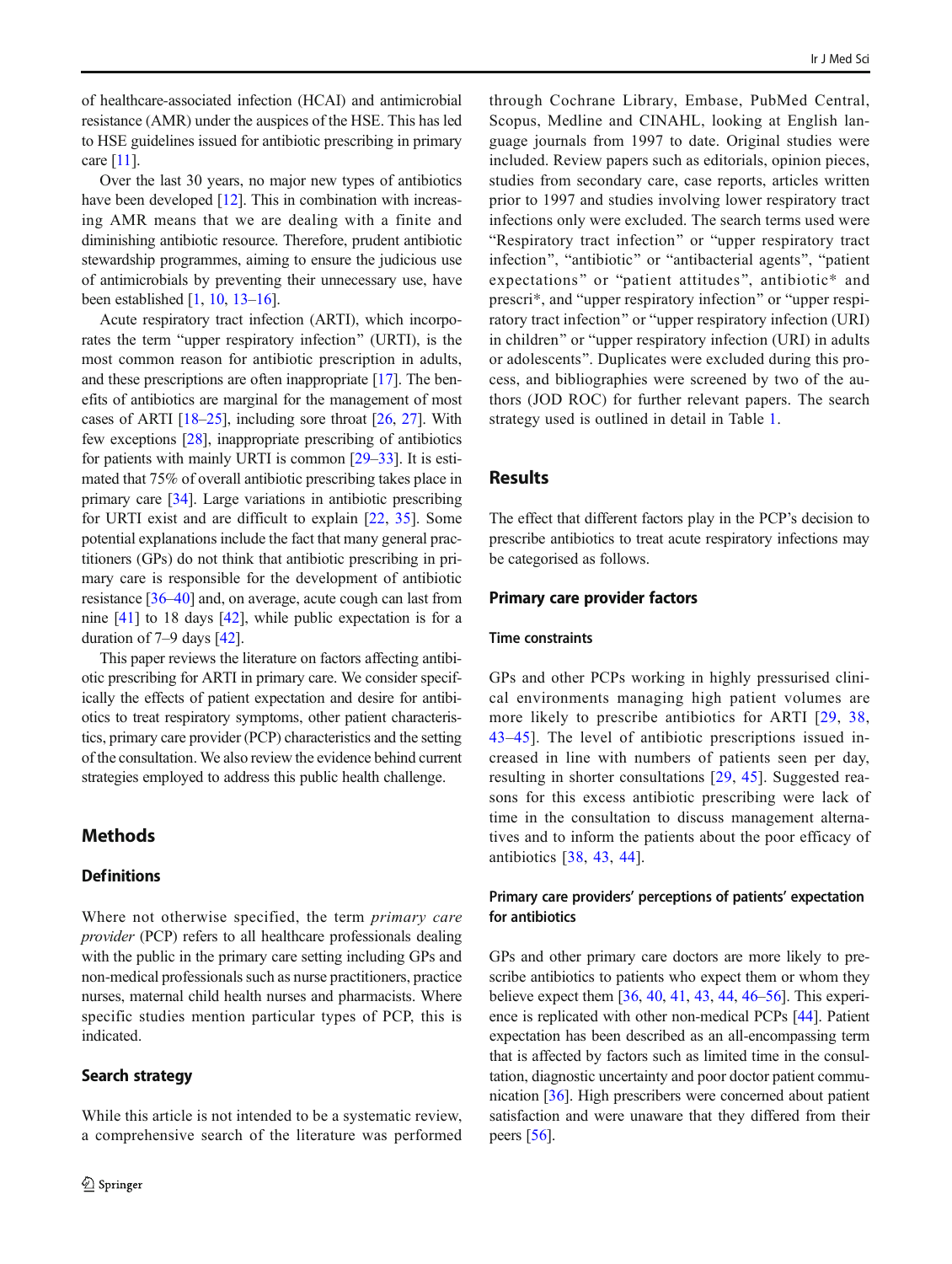#### <span id="page-2-0"></span>Table 1 Search strategy

| Search string 1                                                                                                                                                                                                                                                                                                                                                                                                                                                                                                                                                                                                                                                                                                                              |                                     |
|----------------------------------------------------------------------------------------------------------------------------------------------------------------------------------------------------------------------------------------------------------------------------------------------------------------------------------------------------------------------------------------------------------------------------------------------------------------------------------------------------------------------------------------------------------------------------------------------------------------------------------------------------------------------------------------------------------------------------------------------|-------------------------------------|
| "Respiratory tract infection" or "upper respiratory tract infection" or "antibiotic" or "antibacterial agents" or "patient expectations" or "patient<br>attitudes"                                                                                                                                                                                                                                                                                                                                                                                                                                                                                                                                                                           |                                     |
| Database                                                                                                                                                                                                                                                                                                                                                                                                                                                                                                                                                                                                                                                                                                                                     | Results based on inclusion criteria |
| Scopus                                                                                                                                                                                                                                                                                                                                                                                                                                                                                                                                                                                                                                                                                                                                       | 49                                  |
| Search string 2                                                                                                                                                                                                                                                                                                                                                                                                                                                                                                                                                                                                                                                                                                                              |                                     |
| ("upper respiratory tract infection" OR urti) AND (patient AND expectation) AND (antibiotic* AND prescri*))                                                                                                                                                                                                                                                                                                                                                                                                                                                                                                                                                                                                                                  |                                     |
| Database                                                                                                                                                                                                                                                                                                                                                                                                                                                                                                                                                                                                                                                                                                                                     | Results based on inclusion criteria |
| Scopus                                                                                                                                                                                                                                                                                                                                                                                                                                                                                                                                                                                                                                                                                                                                       | 20                                  |
| Search string 3                                                                                                                                                                                                                                                                                                                                                                                                                                                                                                                                                                                                                                                                                                                              |                                     |
| "patient expectations" and "antibiotics" or "antibacterial agents" and "upper respiratory infection" or<br>"upper respiratory tract infection" or "upper respiratory infection (URI) in children" or "upper respiratory<br>infection (URI) in adults or adolescents"<br>Database                                                                                                                                                                                                                                                                                                                                                                                                                                                             |                                     |
| Medline and CINAHL                                                                                                                                                                                                                                                                                                                                                                                                                                                                                                                                                                                                                                                                                                                           | 22                                  |
| Search string 4                                                                                                                                                                                                                                                                                                                                                                                                                                                                                                                                                                                                                                                                                                                              |                                     |
| (("respiratory tract infections"[MeSH Terms] OR ("respiratory"[All Fields] AND "tract"[All Fields] AND<br>"infections" [All Fields] OR "respiratory tract infections" [All Fields] OR ("upper" [All Fields] AND<br>"respiratory"[All Fields] AND "tract"[All Fields] AND "infection"[All Fields]) OR "upper respiratory<br>tract infection"[All Fields]) AND ("anti-bacterial agents"[All Fields] OR "anti-bacterial agents"[MeSH<br>Terms] OR ("anti-bacterial"[All Fields] AND "agents"[All Fields]) OR "anti-bacterial agents"[All<br>Fields] OR "antibiotic"[All Fields])) AND (("patients"[MeSH Terms] OR "patients"[All Fields] OR<br>"patient"[All Fields]) AND expectation[All Fields]) AND ("2007/06/12"[PDat]: "2017/06/08"[PDat]) | 57                                  |
| PubMed<br>Search string 5                                                                                                                                                                                                                                                                                                                                                                                                                                                                                                                                                                                                                                                                                                                    |                                     |
| "patient expectations" and "antibiotics" or "antibacterial agents" and "upper respiratory infection" or<br>"upper respiratory tract infection" or "upper respiratory infection (URI) in children" or "upper respiratory<br>infection (URI) in adults or adolescents".                                                                                                                                                                                                                                                                                                                                                                                                                                                                        |                                     |
| Database                                                                                                                                                                                                                                                                                                                                                                                                                                                                                                                                                                                                                                                                                                                                     |                                     |
| <b>EBSCO</b>                                                                                                                                                                                                                                                                                                                                                                                                                                                                                                                                                                                                                                                                                                                                 | 22                                  |
| Search string 6<br>"patient expectation" AND "upper respiratory infection" AND "antibiotics" AND ("upper respiratory tract")<br>infection" OR urti) patient AND expectation) AND TITLE-ABS-KEY (antibiotic* AND prescri*)                                                                                                                                                                                                                                                                                                                                                                                                                                                                                                                    |                                     |
| Database                                                                                                                                                                                                                                                                                                                                                                                                                                                                                                                                                                                                                                                                                                                                     |                                     |
| Cochrane                                                                                                                                                                                                                                                                                                                                                                                                                                                                                                                                                                                                                                                                                                                                     | 34                                  |
| Search string 7                                                                                                                                                                                                                                                                                                                                                                                                                                                                                                                                                                                                                                                                                                                              |                                     |
| "respiratory tract infections" [MeSH Terms] OR ("respiratory" [All Fields] AND "tract" [All Fields] AND<br>"infections" [All Fields] OR "respiratory tract infections" [All Fields] OR ("upper" [All Fields] AND<br>"respiratory"[All Fields] AND "tract"[All Fields] AND "infection"[All Fields]) OR "upper respiratory<br>tract infection"[All Fields]<br>Database                                                                                                                                                                                                                                                                                                                                                                         |                                     |
| PubMed                                                                                                                                                                                                                                                                                                                                                                                                                                                                                                                                                                                                                                                                                                                                       | 57                                  |
|                                                                                                                                                                                                                                                                                                                                                                                                                                                                                                                                                                                                                                                                                                                                              |                                     |

#### Primary care providers' personal factors

A Canadian analysis prescribing for patients aged 66 years or older with non-bacterial ARTIs showed that primary care physicians who were in mid or late career or who were seeing high patient volumes, or who were trained outside of Canada or the USA were more likely to prescribe antibiotics [[29](#page-14-0)]. However, the physician rationale for prescribing was not studied. A systematic review of studies from both ambulatory care and hospital settings concluded that inadequate knowledge and misconceptions of prescribing are prevalent among physicians from the USA, the UK and Peru, with pocket-sized guidelines seen as an important source of information [\[40\]](#page-14-0). Such misconceptions included prescribing antibiotics for purulent nasal discharge and thinking that occasional use of narrow spectrum antibiotics had a negligible effect on AMR [\[40](#page-14-0)]. A single cross-sectional study looking at 5937 ARTI visits to 102 primary care physicians in Canada found no association between empathy or burnout and antibiotic prescribing for ARIs in primary care [\[57\]](#page-15-0).

Based on this, we can deduce that doctors' professional training, their career stage and time pressures can be seen as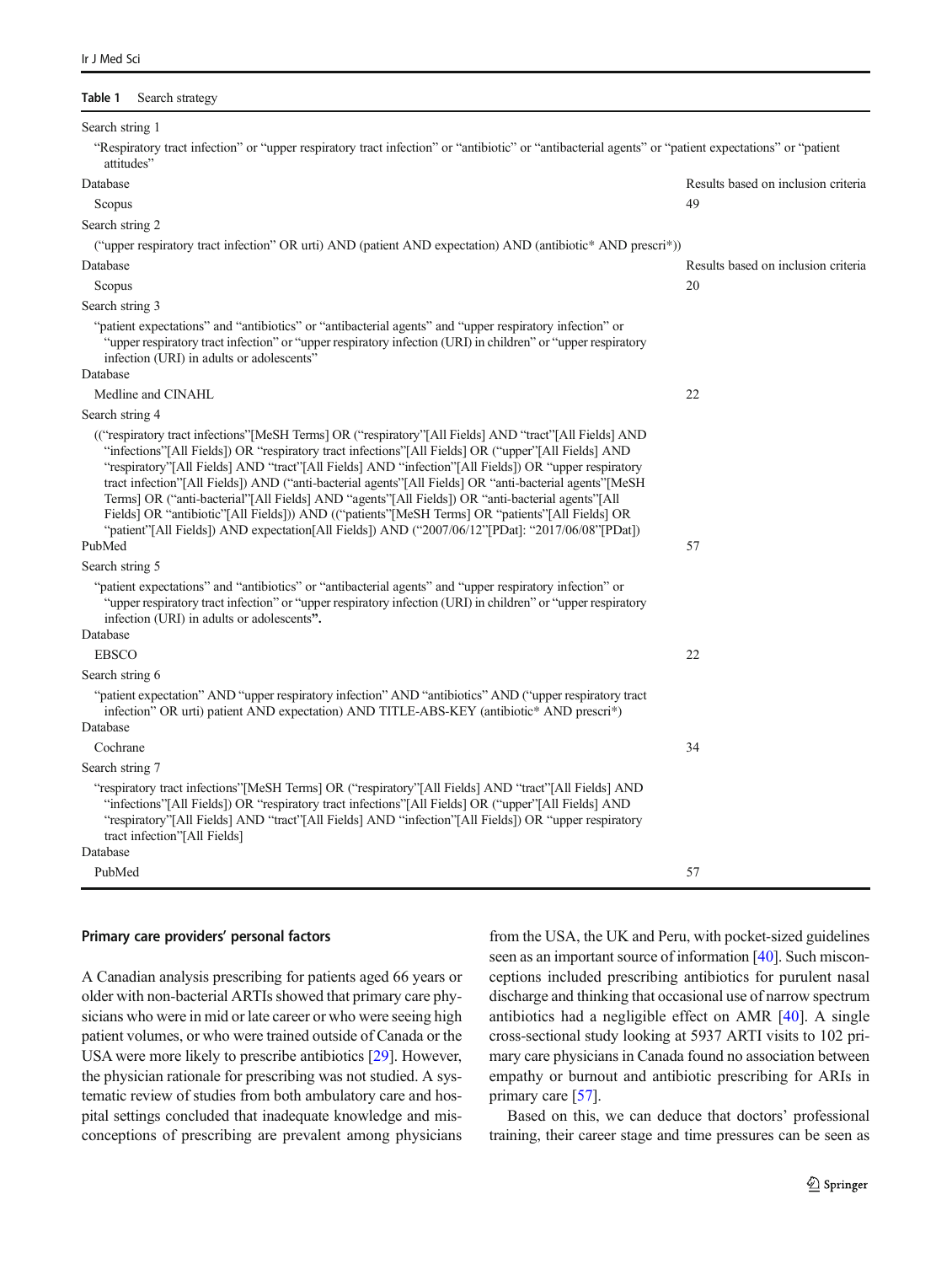important factors affecting their decision to prescribe antibiotic for ARTI (Table 2).

### Patient factors

#### Patient expectation

Measurement of patient expectation for antibiotic treatment for ARTI varies from  $74\%$  [[58](#page-15-0), [59\]](#page-15-0) to  $10\%$  [[41](#page-14-0)], with many measurements in between [\[60](#page-15-0)–[64](#page-15-0)]. The study showing 10% patient expectation for antibiotics was conducted in China among patients presenting with ARTI symptoms and found that concern about illness severity and obtaining symptomatic treatment were the main reasons for consulting with ARTI rather than obtaining antibiotics [[41](#page-14-0)]. The two studies showing the highest patient expectation rates were both studies of parents' attitudes to antibiotic prescribing for their children who were not sick at the time, and were based in Greece and Palestine. Patient satisfaction varies with antibiotic prescription policies for ARTI and patients were less satisfied in practices with low antibiotic prescribing rates, and a cautious approach to antibiotic prescribing may require a trade-off in terms of patient satisfaction [\[41](#page-14-0), [65\]](#page-15-0). Patients were also less

Table 2 Factors influencing antibiotic prescription

satisfied when they expected but were not prescribed antibiotics [[48](#page-14-0), [66,](#page-15-0) [67](#page-15-0)]. However, receiving information and reassurance from the HCP was also associated with high patient satisfaction (Table [3](#page-5-0)) [\[64](#page-15-0), [68](#page-15-0)].

Doctors may overestimate the pressure to prescribe antibiotics for acute cough [\[68](#page-15-0)–[70\]](#page-15-0) or other acute respiratory illnesses [[50](#page-14-0)], often prescribing antibiotics for patients who did not request them [[71\]](#page-15-0). There is mounting evidence that patients' expectations for antibiotics for ARTI have lessened in recent years, especially where the consultation is more patient centred [\[41,](#page-14-0) [67](#page-15-0), [72](#page-15-0)–[76\]](#page-15-0). This illustrates the importance of a patient-centred consultation with good communication skills employed by the PCP.

### Patient socioeconomic background

Patients with lower education level or who come from more deprived socioeconomic backgrounds who are likely to have less knowledge and understanding of the concept of antimicrobial resistance are more liable to be prescribed antibiotics for ARTI [[38,](#page-14-0) [47](#page-14-0), [77](#page-15-0)–[79](#page-15-0)]. However, studies from Ireland, China and Malaysia have shown that patients paying a consultation fee are also more likely to receive antibiotics for

| Factor                                               | Characteristic increasing antibiotic<br>prescriptions                                                                    | Characteristic decreasing antibiotic<br>prescriptions                                         | Neutral or uncertain effect on<br>antibiotic prescriptions    |
|------------------------------------------------------|--------------------------------------------------------------------------------------------------------------------------|-----------------------------------------------------------------------------------------------|---------------------------------------------------------------|
| PCP characteristics                                  | PCP's time constraints<br>PCPs' perceptions of patients'<br>expectation for antibiotics<br>Mid or late career physicians |                                                                                               |                                                               |
|                                                      | Physicians seeing high patient volumes<br>Physicians trained outside of Canada or<br><b>USA</b>                          |                                                                                               |                                                               |
| Patient factors                                      | High patient expectation                                                                                                 | Low patient expectation                                                                       |                                                               |
| Interventions to improve<br>antibiotic prescriptions | Socioeconomic background:<br>Deprived<br>Fee paying                                                                      | Less deprived but not fee paying                                                              |                                                               |
|                                                      |                                                                                                                          | Mass media interventions targeting<br>the public                                              | Single educational interventions                              |
|                                                      |                                                                                                                          | Multifaceted educational campaigns<br>targeting PCPs and the public                           | Passively leaving educational<br>material in the waiting room |
|                                                      |                                                                                                                          | Multifaceted educational<br>interventions in general practice<br><b>Delayed Prescriptions</b> |                                                               |
| Communication skills                                 |                                                                                                                          | PCP training in communication<br>skills                                                       |                                                               |
| Clinical factors                                     | Diagnostic uncertainty                                                                                                   | Point of care testing including CRP<br>and procalcitonin                                      |                                                               |
|                                                      | Perceived severity of illness                                                                                            |                                                                                               |                                                               |
| Social and system factors                            | Daycare providers                                                                                                        |                                                                                               |                                                               |
|                                                      | Direct patient access to antibiotics                                                                                     |                                                                                               |                                                               |
|                                                      |                                                                                                                          |                                                                                               | Out of hours service                                          |

PCP primary care provider, CRP C-reactive protein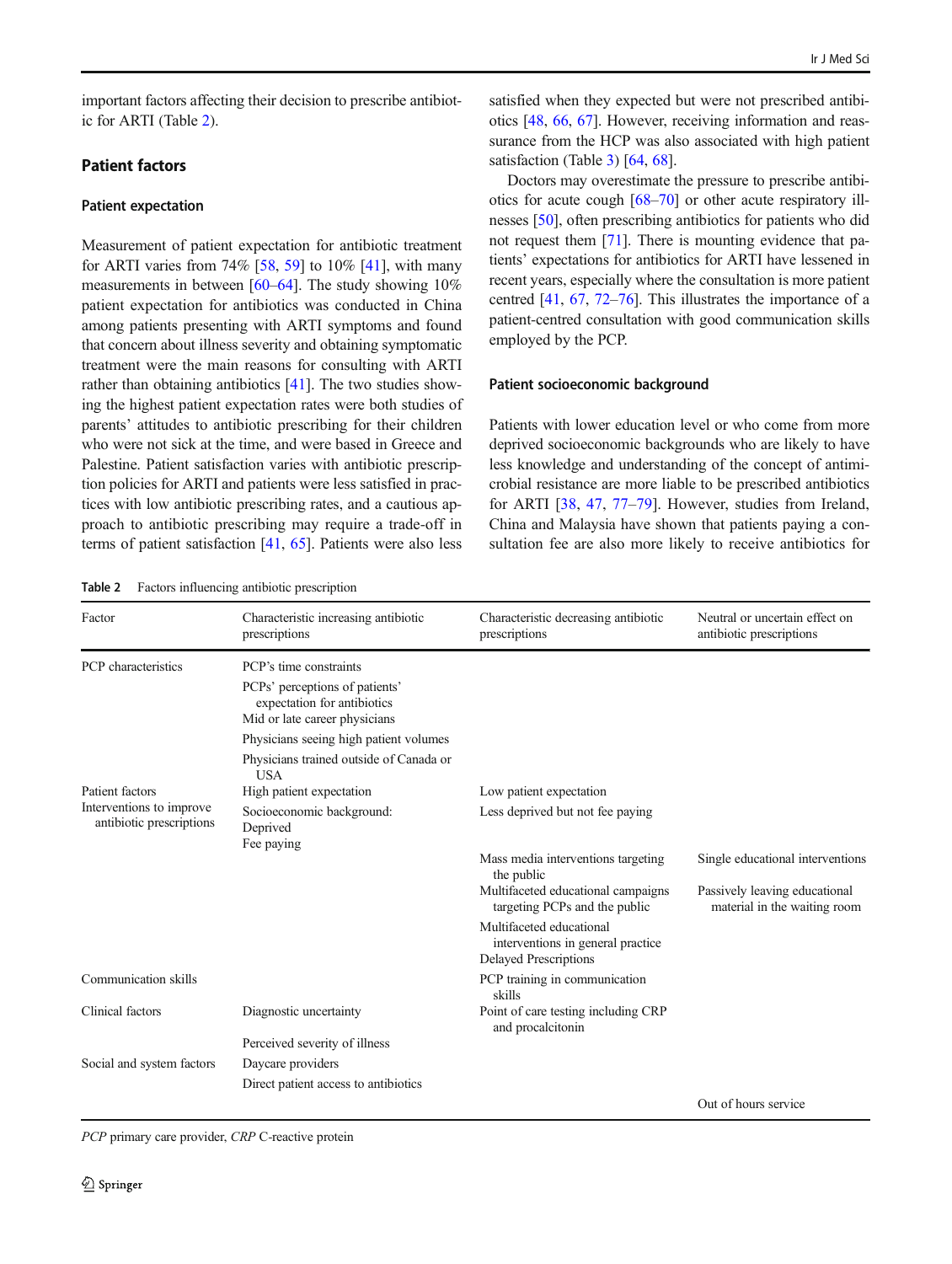ARTI because the clinicians are reluctant to see the patient " $\epsilon$ <sup>o</sup> away empty handed"  $[41, 80, 81]$  $[41, 80, 81]$  $[41, 80, 81]$  $[41, 80, 81]$  $[41, 80, 81]$ .

### The effects of interventions to improve antibiotic prescriptions for ARTI

#### Educational interventions for patients

Mass media interventions such as national TV advertising campaigns in Belgium and France [[82\]](#page-15-0) and repeated mass media campaigns in France and England [[83](#page-15-0), [84\]](#page-15-0) have been shown to reduce antibiotic prescribing for ARTI. However, these strategies work best when targeting both healthcare professionals and the public in mass media campaigns [[85](#page-15-0), [86\]](#page-16-0). Single educational interventions of leaflets or leaflet/videotape mailed to patients had little effect on reducing antibiotic pre-scribing rates for elderly [\[87\]](#page-16-0) or paediatric [\[88\]](#page-16-0) populations. Also, passively leaving this literature in the waiting room was found to have no effect [\[89](#page-16-0)].

### Educational interventions for GPs and other PCPs

Multifaceted educational interventions in general practice including visits by peer academics, regional 1-day seminars, internet-based training in communication skills and C-reactive protein (CRP) testing, all aiming to reduce antibiotic prescription rates for ARTI and to reduce the use of broad-spectrum antibiotics, have been shown to be effective [\(90](#page-16-0)–[92\)](#page-16-0). GPs may need further guidance on how to answer the concerns of patients without interpreting these questions as a demand for antibiotics, as well as educating the patient about antimicrobial resistance and supporting a good patient–practitioner relationship [\[93\]](#page-16-0). This educational process is hindered by the fact that guidelines issued for GPs vary considerably regarding categorisation of evidence and recommendations [\[94](#page-16-0)], taking little account of local antimicrobial resistance patterns in their recommendations [[95\]](#page-16-0).

#### Educational interventions for PCPs and public

Antibiotic use for adults diagnosed with ARTI can be reduced using a combination of PCP and patient educational interventions [\[85](#page-15-0), [86,](#page-16-0) [96](#page-16-0), [97\]](#page-16-0). One such campaign based in Britain, Antibiotic Guardian, increased commitment to tackling AMR in both PCPs and members of the public, increased selfreported knowledge and changed self-reported behaviour particularly among people with prior AMR awareness [\[98\]](#page-16-0). In paediatric practice, a systematic review concluded that educational interventions targeting clinicians and parents of affected children are more effective than those for either group alone, and the most effective strategies address patient–clinician communication [\[99\]](#page-16-0).

#### Delayed prescriptions

Awell-documented strategy for reducing antibiotic prescriptions for ARTI is the use of delayed prescriptions. These are valid prescriptions issued at the time of the consultation. The PCP usually negotiates with the patient that they are not to be used immediately but only if the patient feels that their symptoms deteriorate or do not improve as expected [\[93\]](#page-16-0). There is substantial evidence that the use of delayed prescriptions has been as-sociated with reduced antibiotic use [[48,](#page-14-0) [100](#page-16-0)–[108\]](#page-16-0). The DESCARTE study has been looking at the symptomatic outcome of acute sore throat in a random sample of 2876 adults according to antibiotic prescription strategy in routine care. It concludes that in the routine care of adults with sore throat, a delayed antibiotic strategy confers similar symptomatic benefits to immediate antibiotics [\[109\]](#page-16-0). Another paper from the same study also concluded that a small advantage in terms of reduced re-consultation for a 10-day course of penicillin could not be ruled out, but the effect is likely to be small [\[110](#page-16-0)]. However, a prospective observational cohort study of 14 primary care networks in 13 countries found the strategy to be unhelpful in reducing antibiotic consumption [\[111](#page-16-0)]. A qualitative study of GPs, trainee GPs and nurse prescribers found that issuing delayed prescriptions was not considered to be a helpful strategy for managing patients with self-limiting respiratory tract infections within primary care [[112](#page-16-0)]. A Cochrane systematic review concluded that delayed prescriptions reduced patient satisfaction in some trials, which seems to have little advantage over avoiding them altogether where it is safe to do so [[104\]](#page-16-0). In many cases, patients are happy to receive delayed prescriptions for antibiotics for ARTI  $[102-114]$  $[102-114]$  $[102-114]$ . A recent qualitative study of patients concluded that delayed prescribing is acceptable no matter how the delay is operationalised, but explanation of the rationale is needed by the PCP [\[114](#page-16-0)]. However, not all GPs issue delayed prescriptions [[115](#page-16-0)] and not all patients may be content to receive them as they felt less enabled by consultations which resulted in delayed prescriptions [\[100](#page-16-0)]. In summary, delayed prescriptions may be a useful adjunct for PCPs in giving focused education to the patient about the expected natural history of their ARTI and what symptoms and signs to look out for that might indicate deterioration. Patient-focused education combined with the use of educational leaflets or booklets has been shown to reduce antibiotic consumption in children and adults [\[116](#page-16-0)–[119\]](#page-17-0). The success of these strategies could depend on the level of communication skills of the PCP [\[116](#page-16-0)–[119\]](#page-17-0).

### The effect of communication skills of PCP including information delivered during the consultation

### PCP–patient communication

Poor doctor–patient communication has been implicated in inappropriate antibiotic prescribing [\[36](#page-14-0)]. Significantly,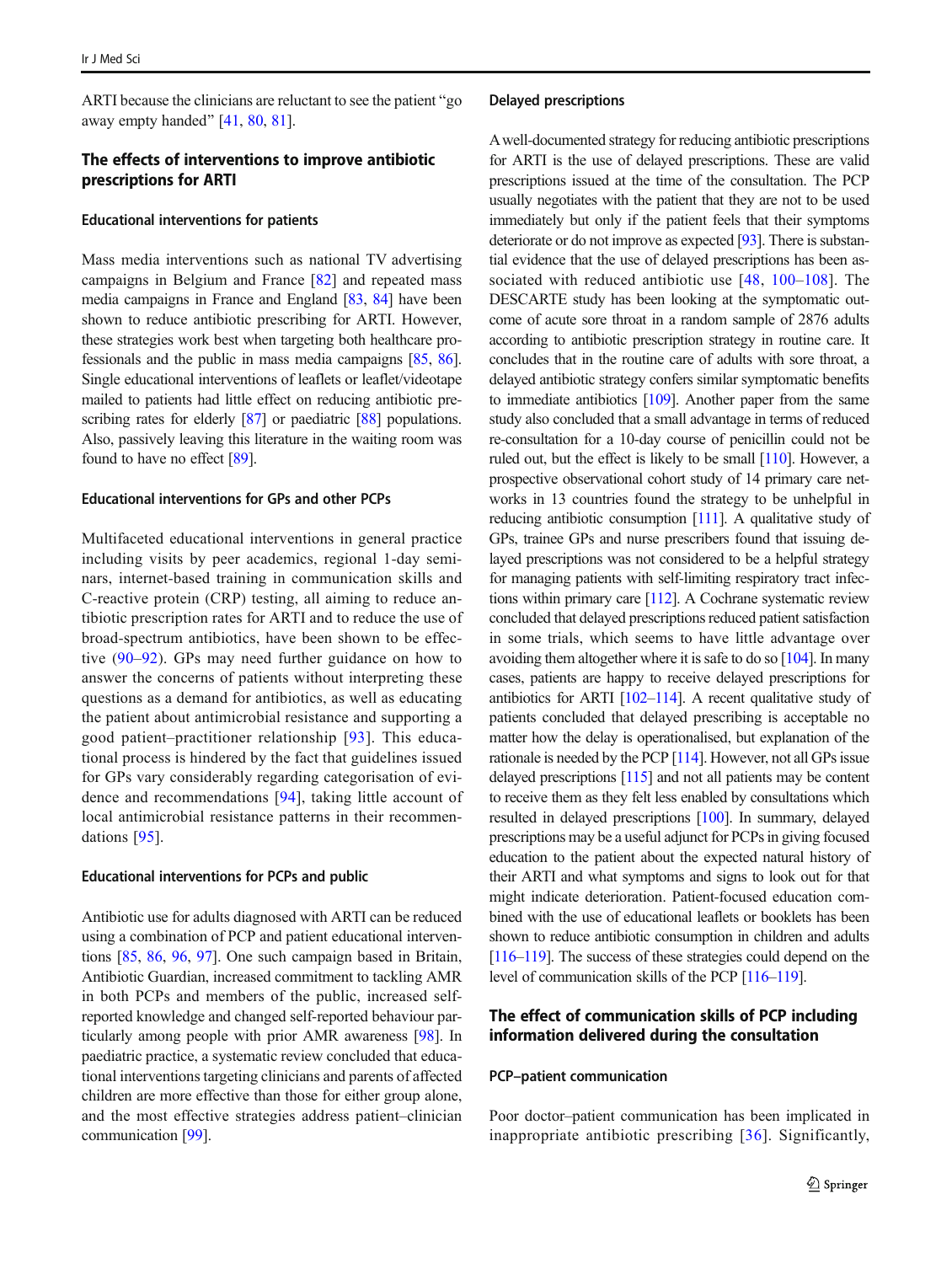### <span id="page-5-0"></span>Table 3 List of studies included in this review

| Year | Author                | Title of paper                                                                                                                                                                                                                  | Study type                                                                           | Location                                                                                                                                    |
|------|-----------------------|---------------------------------------------------------------------------------------------------------------------------------------------------------------------------------------------------------------------------------|--------------------------------------------------------------------------------------|---------------------------------------------------------------------------------------------------------------------------------------------|
| 2016 | Abad et al.           | Prescription strategies in acute uncomplicated respiratory<br>infections. A randomised clinical trial                                                                                                                           | Randomised controlled trial; primary<br>care                                         | Spain                                                                                                                                       |
| 2013 | Ackerman et al.       | One size does not fit all: evaluating an intervention to                                                                                                                                                                        | Telephone cross-sectional survey;                                                    | <b>USA</b>                                                                                                                                  |
| 2013 | Agnew et al.          | reduce antibiotic prescribing for acute bronchitis<br>Delayed prescribing of antibiotics for respiratory tract<br>infections: use of information leaflets                                                                       | primary care<br>Intervention trial; primary care                                     | Ireland                                                                                                                                     |
| 2016 | AHRQ                  | Improving antibiotic prescribing for uncomplicated acute<br>respiratory tract infections                                                                                                                                        | Systematic review; all settings                                                      | <b>USA</b>                                                                                                                                  |
| 2004 | Altiner et al.        | Acute cough: a qualitative analysis of how GPs manage<br>the consultation when patients explicitly or implicitly<br>expect antibiotic prescriptions                                                                             | Qualitative study; primary care                                                      | Germany                                                                                                                                     |
| 2013 | Angoulvant et al.     | Randomised controlled trial of parent therapeutic<br>education on antibiotics to improve parent satisfaction<br>and attitudes in a paediatric emergency department                                                              | Randomised controlled trial:<br>emergency department tertiary<br>paediatric hospital | France                                                                                                                                      |
| 2015 | Anthierens et al.     | Clinicians' views and experiences of interventions to<br>enhance the quality of antibiotic prescribing for acute<br>respiratory tract infections                                                                                | Qualitative study; primary care                                                      | Belgium,<br>England,<br>The Netherlan-<br>ds, Poland,<br>Spain, Wales                                                                       |
| 2002 | Arroll et al.         | Do delayed prescriptions reduce the use of antibiotics for Randomised controlled trial; primary<br>the common cold? A single-blind controlled trial                                                                             | care                                                                                 | New Zealand                                                                                                                                 |
| 2014 | Aryee et al.          | Antimicrobial stewardship; can we afford to do without it?                                                                                                                                                                      | Systematic review; all settings                                                      | Global                                                                                                                                      |
| 2016 | Ashworth et al        | Antibiotic prescribing and patient satisfaction in primary<br>care in England: cross-sectional analysis of national<br>patient survey data and prescribing data                                                                 | Cross-sectional analysis; primary care England                                       |                                                                                                                                             |
| 2014 | Bell et al.           | A systematic review and meta-analysis of the effects of<br>antibiotic consumption on antibiotic resistance                                                                                                                      | Systematic review and Meta-analysis; Global<br>all settings                          |                                                                                                                                             |
| 2017 | Biezen et al.         | Management of respiratory tract infections in young<br>children—a qualitative study of primary care providers'<br>perspectives                                                                                                  | Qualitative study; primary care                                                      | Australia                                                                                                                                   |
| 2012 | Brookes-Howell et al. | Understanding variation in primary medical care: a<br>nine-country qualitative study of clinicians' accounts of<br>the nonclinical factors that shape antibiotic prescribing<br>decisions for lower respiratory tract infection | Qualitative study; primary care                                                      | Spain<br>Italy<br>England<br>Wales<br>Poland<br>Hungary<br>Norway<br>The Netherlands<br>Belgium                                             |
| 2009 | Butler et al.         | Variation in antibiotic prescribing and its impact on<br>recovery in patients with acute cough in primary care:<br>prospective study in 13 countries                                                                            | Cross-sectional observational study;<br>primary care                                 | Spain<br>Italy<br>England<br>Wales<br>Poland<br>Hungary<br>Norway<br>The Netherlands<br>Belgium<br>Sweden<br>Finland<br>Germany<br>Slovakia |
| 2014 | Cabral et al.         | How communication affects prescription decisions in<br>consultations for acute illness in children: a systematic<br>review and meta-ethnography                                                                                 | Systematic review; primary care<br>paediatrics                                       | Global                                                                                                                                      |
| 2016 | Cabral et al.         | Influence of clinical communication on parents' antibiotic<br>expectations for children with respiratory tract<br>infections                                                                                                    | Qualitative study; primary care;<br>paediatrics                                      | England                                                                                                                                     |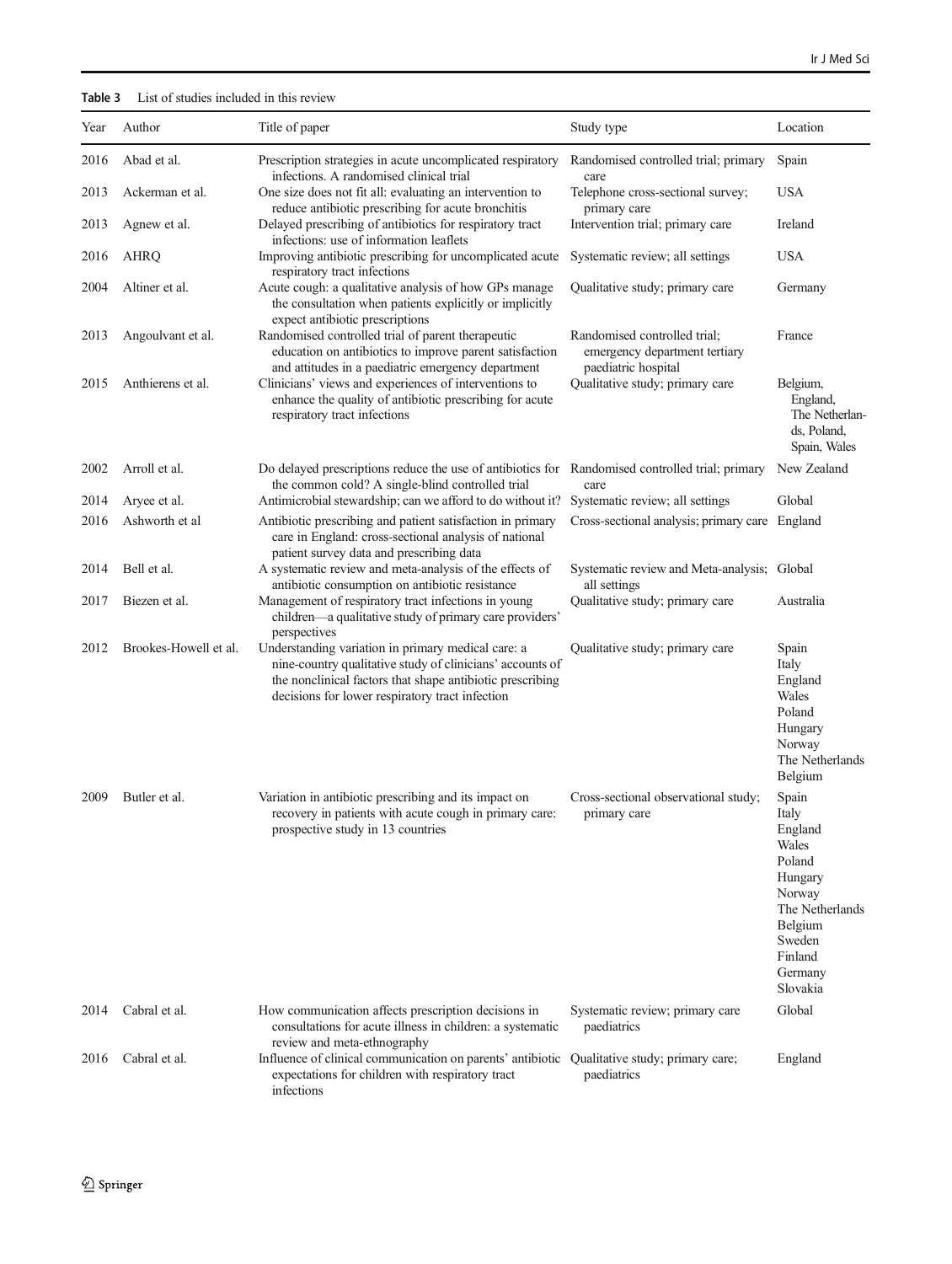Table 3 (continued)

| Year | Author                 | Title of paper                                                                                                                                                                                               | Study type                                                                                | Location                                                                                                                                    |
|------|------------------------|--------------------------------------------------------------------------------------------------------------------------------------------------------------------------------------------------------------|-------------------------------------------------------------------------------------------|---------------------------------------------------------------------------------------------------------------------------------------------|
| 2016 | Chaintarli et al.      | Impact of a United Kingdom-wide campaign to tackle<br>antimicrobial resistance on self-reported knowledge<br>and behaviour change                                                                            | Online cross-sectional survey;<br>healthcare professionals and mem-<br>bers of the public | UK                                                                                                                                          |
| 2013 | Coenen et al.          | Are patient views about antibiotics related to clinician<br>perceptions, management and outcome? A<br>multi-country study in outpatients with acute cough                                                    | Prospective observational study;<br>primary care                                          | Spain<br>Italy<br>England<br>Wales<br>Poland<br>Hungary<br>Norway<br>The Netherlands<br>Belgium<br>Sweden<br>Finland<br>Germany<br>Slovakia |
| 2017 | Courtenay et al.       | Antibiotics for acute respiratory tract infections: a<br>mixed-methods study of patient experiences of<br>non-medical prescriber management                                                                  | Mixed methods; cross-sectional and<br>qualitative; primary care                           | UK                                                                                                                                          |
| 2015 | Coxeter et al.         | Interventions to facilitate shared decision making to<br>address antibiotics use for acute respiratory infections in<br>primary care (review)                                                                | Systematic review (CDSR); primary<br>care                                                 | Global                                                                                                                                      |
| 2017 | Debets et al.          | Antibiotic prescribing during office hours and<br>out-of-hours: a comparison of quality and quantity in<br>primary care in the Netherlands                                                                   | Retrospective review of patient data;<br>primary care                                     | The Netherlands                                                                                                                             |
| 2014 | Dempsey et al.         | Primary care clinicians' perceptions about antibiotic<br>prescribing for acute bronchitis: a qualitative<br>study                                                                                            | Qualitative semi structured<br>interviews; primary care                                   | Boston, USA                                                                                                                                 |
| 2001 | Dowell et al.          | A randomised controlled trial of delayed antibiotic<br>prescribing as a strategy for managing uncomplicated<br>respiratory tract infection in primary care                                                   | Randomised controlled trial; primary UK<br>care                                           |                                                                                                                                             |
| 2013 | Ebell et al.           | How long does a cough last? Comparing patients'<br>expectations with data from a systematic review of the<br>literature                                                                                      | Quantitative community based survey Georgia, USA<br>and systematic review all settings    |                                                                                                                                             |
| 2003 | Edwards et al.         | Patients' responses to delayed antibiotic prescription for                                                                                                                                                   | Quantitative questionnaire;                                                               | UK                                                                                                                                          |
| 2017 | Elias et al.           | acute upper respiratory tract infections<br>Guideline recommendations and antimicrobial resistance:<br>the need for a change                                                                                 | community based<br>Scoping review; all settings                                           | Global                                                                                                                                      |
| 1998 | Fahey et al.           | Systematic review of the treatment of upper respiratory<br>tract infection                                                                                                                                   | Systematic review of randomised<br>controlled trials; all settings                        | Global                                                                                                                                      |
| 2008 | Filipetto et al.       | Patient knowledge and perception of upper<br>respiratory infections, antibiotic indications and<br>resistance                                                                                                | Quantitative questionnaire;<br>community based                                            | New Jersey, USA                                                                                                                             |
| 2005 | Fischer et al.         | Influence of patient symptoms and physical findings on<br>general practitioners' treatment of respiratory tract<br>infections: a direct observation study                                                    | Qualitative patient observation;<br>primary care                                          | Germany                                                                                                                                     |
| 2016 | Fletcher-Lartey et al. | Why do general practitioners prescribe antibiotics for<br>upper respiratory tract infections to meet patient<br>expectations: a mixed methods study                                                          | Quantitative cross-sectional survey;<br>primary care                                      | Australia                                                                                                                                   |
| 2013 | Francis et al.         | Parents' and clinicians' views of an interactive booklet<br>about respiratory tract infections in children: a<br>qualitative process evaluation of the EQUIP<br>randomised controlled trial                  | Qualitative semi-structured inter-<br>views; primary care                                 | UK                                                                                                                                          |
| 2012 | Francis et al.         | Delayed antibiotic prescribing and associated antibiotic<br>consumption in adults with acute cough                                                                                                           | Observational study; primary care                                                         | Europe                                                                                                                                      |
| 2009 | Francis et al.         | Effect of using an interactive booklet about childhood<br>respiratory tract infections in primary care consultations<br>on reconsulting and antibiotic prescribing: a cluster<br>randomised controlled trial | Pragmatic cluster randomised<br>controlled trial; primary care                            | UK                                                                                                                                          |
| 2016 | Gaarslev et al.        | A mixed methods study to understand patient expectations Mixed methods; population based<br>for antibiotics for an upper respiratory tract infection                                                         |                                                                                           | Australia                                                                                                                                   |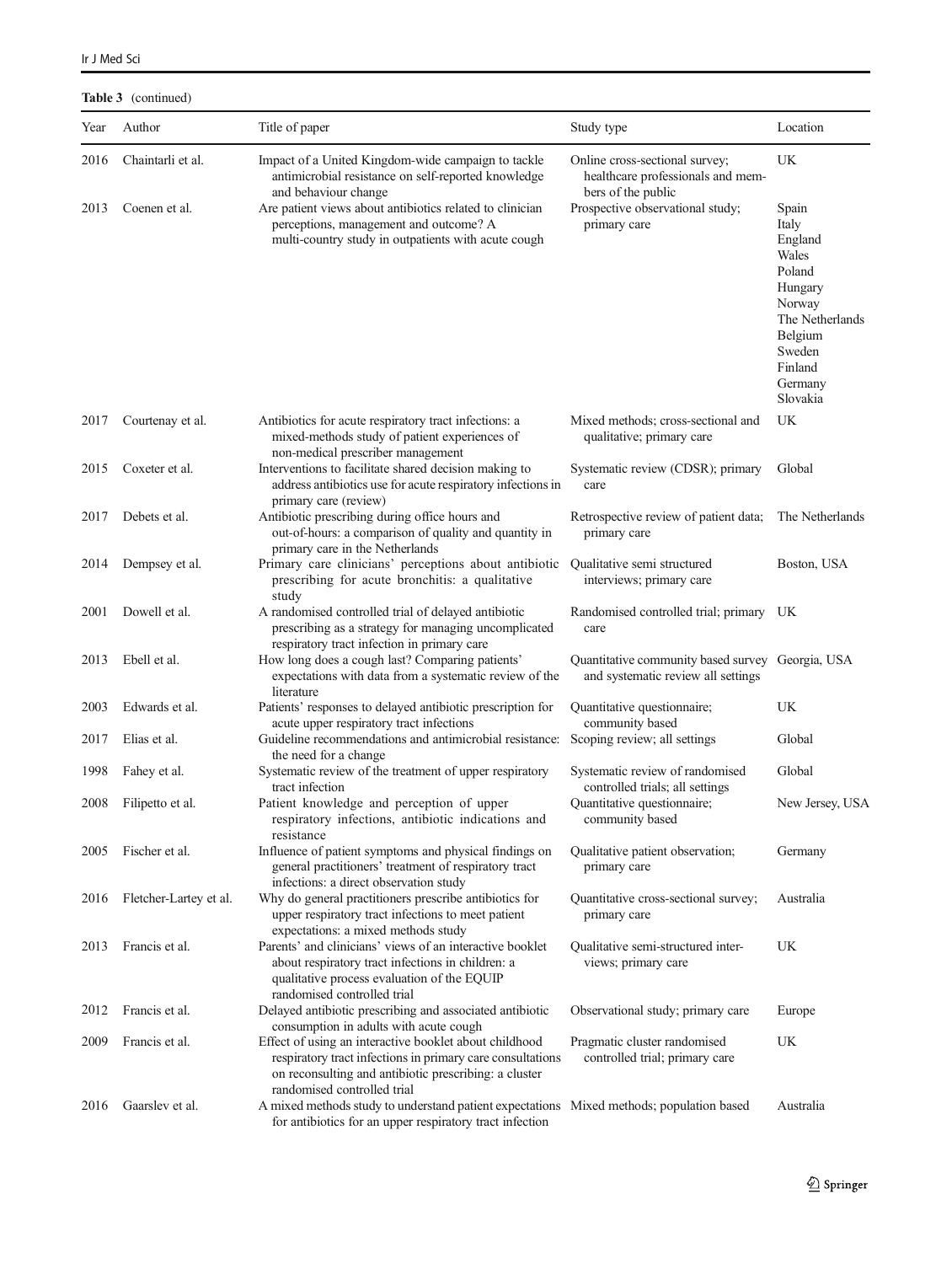### Table 3 (continued)

| Year | Author                | Title of paper                                                                                                                                                                                             | Study type                                                                                    | Location          |
|------|-----------------------|------------------------------------------------------------------------------------------------------------------------------------------------------------------------------------------------------------|-----------------------------------------------------------------------------------------------|-------------------|
| 2002 | Gambarelli et al.     | Antibiotics in viral upper respiratory tract infections                                                                                                                                                    | Prospective observational study;<br>primary care                                              | Italy             |
| 2012 | Garbutt et al.        | Amoxicillin for acute rhinosinusitis: a randomised<br>controlled trial                                                                                                                                     | Randomised controlled trial; primary<br>care                                                  | <b>USA</b>        |
| 2013 | Gjelstad et al.       | Improving antibiotic prescribing in acute respiratory tract<br>infections: cluster randomised trial from Norwegian<br>general practice (prescription peer academic detailing<br>(Rx-PAD) study)            | Randomised controlled trial; primary<br>care                                                  | Norway            |
| 2004 | Gonzales et al.       | Antibiotic treatment of acute respiratory tract infections in Prospective non-randomised con-<br>the elderly: effect of a multidimensional educational<br>intervention                                     | trolled trial; primary care                                                                   | <b>USA</b>        |
| 2006 | Goossens et al.       | National campaigns to improve antibiotic use                                                                                                                                                               | Systematic literature review; primary<br>and secondary care                                   | Belgium<br>France |
| 2013 | Grover et al.         | Addressing antibiotic use for acute respiratory tract<br>infections in an academic family medicine practice                                                                                                | Prospective clinical trial of<br>educational intervention of HCPs<br>and public; primary care | <b>USA</b>        |
| 2016 | Gulliford et al.      | Safety of reduced antibiotic prescribing for self limiting<br>respiratory tract infections in primary care: cohort study<br>using electronic health records                                                | Cohort study; primary care                                                                    | UK                |
| 2001 | Haltiwanger et al.    | Antibiotic-seeking behavior in college students: what do<br>they really expect?                                                                                                                            | Cross-sectional study; college student USA<br>population                                      |                   |
| 1996 | Hamm et al.           | Antibiotics and respiratory infections: are patients more<br>satisfied when expectations are met?                                                                                                          | Cross-sectional study; patients<br>attending primary care                                     | <b>USA</b>        |
| 2013 | Harbarth et al.       | Antimicrobial resistance: one world, one fight!                                                                                                                                                            | Background review document                                                                    | Global            |
| 2013 | Hardy-Holbrook et al. | Antibiotic resistance and prescribing in Australia: current<br>attitudes and practice of GPs                                                                                                               | Cross-sectional study of GPs; primary<br>care                                                 | Australia         |
| 2003 | Harris et al.         | Optimising antibiotic prescribing for acute respiratory<br>tract infections in an urban urgent care clinic                                                                                                 | Controlled trial of educational<br>intervention; primary care                                 | <b>USA</b>        |
| 2016 | Harris et al.         | Appropriate antibiotic use for acute respiratory tract<br>infection in adults: advice for high-value care from the<br>American College of Physicians and the Centers for<br>Disease Control and Prevention | Narrative literature review; all settings Global                                              |                   |
| 2010 | Hoye et al.           | Delayed prescribing for upper respiratory tract infections:<br>a qualitative study of GPs' views and experiences                                                                                           | Qualitative study; general<br>practitioners                                                   | Norway            |
| 2011 | Hoye et al.           | Use and feasibility of delayed prescribing for respiratory<br>tract infections: a questionnaire survey                                                                                                     | Cross-sectional questionnaire study;<br>general practitioners                                 | Norway            |
| 2016 | <b>HPRA</b>           | Health Products Regulatory Authority report on<br>antimicrobial resistance                                                                                                                                 | Background review document                                                                    | Global            |
| 2013 | <b>HPSC</b>           | Antibiotic consumption in the community in Ireland                                                                                                                                                         | Background review document                                                                    | Ireland           |
| 2017 | <b>HPSC</b>           | Antibiotic use in Europe to Q4, 2016                                                                                                                                                                       | Background review document                                                                    | Europe            |
| 2017 | <b>HSE</b>            | List of conditions and preferred antimicrobial prescribing<br>in primary care                                                                                                                              | Background review document                                                                    | Ireland           |
|      | 2016 Hu et al.        | Interventions to reduce childhood antibiotic prescribing<br>for upper respiratory infections: systematic review and<br>meta-analysis                                                                       | Systematic review and meta analysis; Global<br>paediatrics; all settings                      |                   |
| 2010 | Huttner et al.        | Characteristics and outcomes of public campaigns aimed<br>at improving the use of antibiotics in outpatients in<br>high-income countries                                                                   | Systematic review; all settings                                                               | Global            |
| 2003 | Kallestrupp et al.    | Parents' beliefs and expectations when presenting<br>with a febrile child at an out-of-hours general<br>practice clinic                                                                                    | Cross-sectional study; primary care                                                           | Denmark           |
| 2015 | Kautz-Freimuth et al. | Parental views on acute otitis media (AOM) and its ther-<br>apy in children-results of an exploratory survey in<br>German childcare facilities                                                             | Cross-sectional study; community<br>based                                                     | Germany           |
| 2011 | Kavenagh et al.       | A pilot study of the use of near-patient C-Reactive Protein Cross-sectional study; primary care<br>testing in the treatment of adult respiratory tract infec-<br>tions in one Irish general practice       |                                                                                               | Ireland           |
| 2003 | Kumar et al.          | Why do general practitioners prescribe antibiotics for sore Qualitative study; primary care<br>throat? Grounded theory interview study                                                                     |                                                                                               | UK                |
| 2007 | Lambert et al.        | Can mass media campaigns change antimicrobial<br>prescribing? A regional evaluation study                                                                                                                  | Retrospective controlled before-after UK<br>study; population based                           |                   |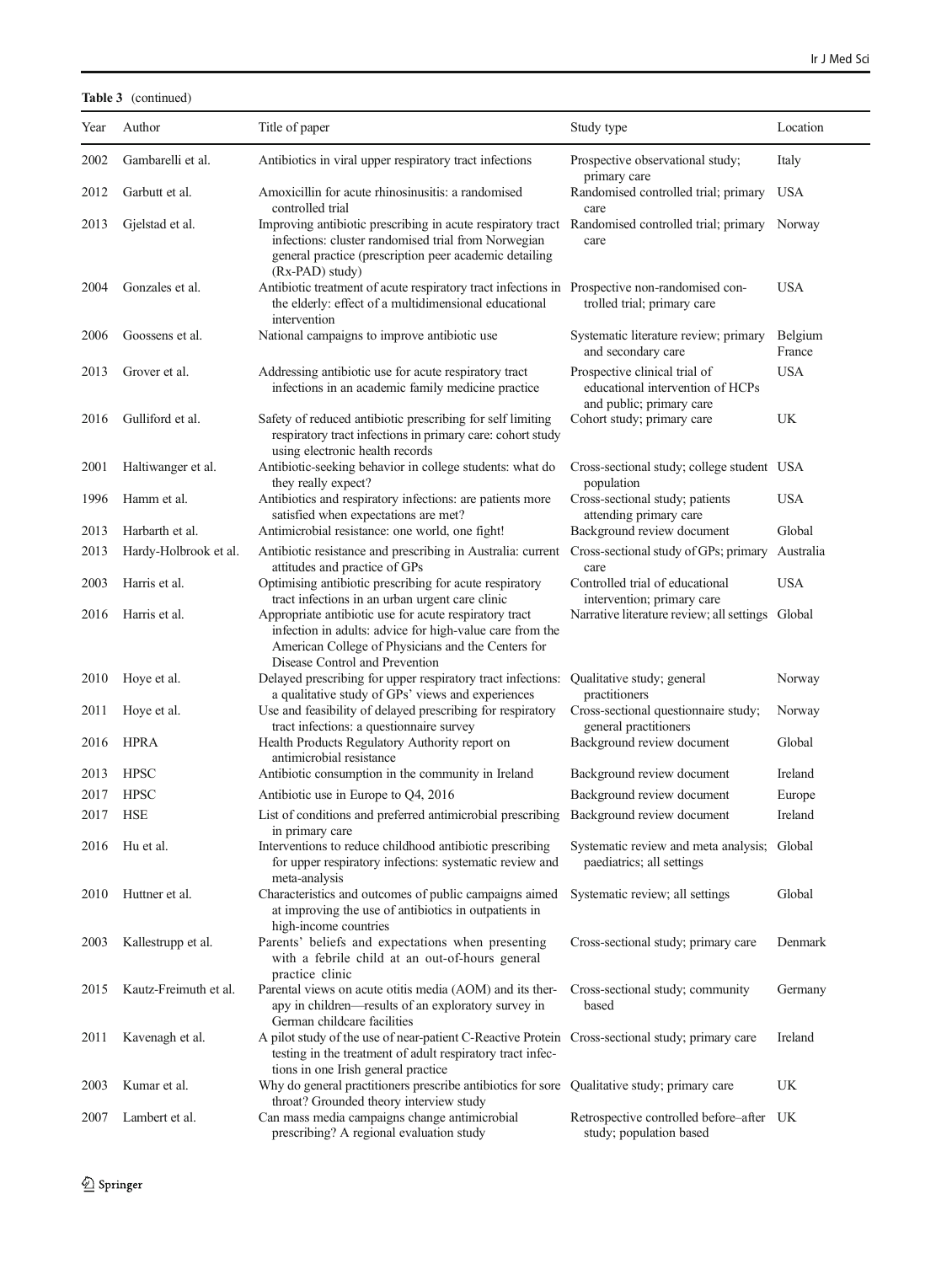### Table 3 (continued)

| Year | Author                | Title of paper                                                                                                                                                                                                        | Study type                                                          | Location                                                          |
|------|-----------------------|-----------------------------------------------------------------------------------------------------------------------------------------------------------------------------------------------------------------------|---------------------------------------------------------------------|-------------------------------------------------------------------|
|      |                       |                                                                                                                                                                                                                       |                                                                     |                                                                   |
| 2008 | Lee et al.            | Determinants of appropriate antibiotic use in the<br>community-a survey in Sydney and Hong Kong                                                                                                                       | Cross-sectional study; population<br>based                          | Hong Kong<br>Australia                                            |
| 2013 | Leydon et al.         | A qualitative study of GP, NP and patient views<br>about the use of rapid streptococcal antigen<br>detection tests (RADTs) in primary care:<br>'swamped with sore throats?'                                           | Qualitative study; primary care                                     | UK                                                                |
| 2017 | Lindberg et al.       | Antibiotic prescribing for acute respiratory tract infections Retrospective study; primary care<br>in Norwegian primary care out-of-hours service                                                                     |                                                                     | Norway                                                            |
| 2002 | Linder et al.         | Blackwell Publishing Ltd.<br>Desire for antibiotics and antibiotic prescribing for adults<br>with upper respiratory tract infections                                                                                  | Prospective observational study;<br>primary care                    | USA                                                               |
| 1997 | Little et al          | Reattendance and complications in a randomised trial of<br>prescribing strategies for sore throat: the medicalising<br>effect of prescribing antibiotics                                                              | Randomised trial; primary care                                      | UK                                                                |
| 1997 | Little et al.         | Open randomised trial of prescribing strategies in<br>managing sore throat                                                                                                                                            | Randomised trial; primary care                                      | UK                                                                |
| 2002 | Little et al.         | Antibiotic prescribing and admissions with major<br>suppurative complications of respiratory tract<br>infections: a data linkage<br>study                                                                             | Data linkage study; primary and<br>secondary care                   | UK                                                                |
| 2005 | Little et al.         | Information leaflet and antibiotic prescribing strategies for Randomised controlled trial; primary UK<br>acute lower respiratory tract infection: a randomised<br>controlled trial                                    | care                                                                |                                                                   |
| 2014 | Little et al.         | Delayed antibiotic prescribing strategies for respiratory<br>tract infections in primary care: pragmatic, factorial,<br>randomised controlled trial                                                                   | Randomised controlled trial; primary UK<br>care                     |                                                                   |
| 2013 | Little et al.         | Effects of internet-based training on antibiotic prescribing Cluster, randomised, factorial,<br>rates for acute respiratory-tract infections: a<br>multinational, cluster, randomised, factorial, controlled<br>trial | controlled trial; primary care                                      | Spain<br>England<br>Wales<br>Poland<br>The Netherlands<br>Belgium |
| 2013 | Llor et al.           | Low request of antibiotics from patients with respiratory<br>tract infections in six countries: results from the Happy<br><b>Audit Study</b>                                                                          | Prospective non-randomised study;<br>primary care                   | Spain<br>Denmark<br>Sweden<br>Lithuania<br>Russia<br>Argentina    |
| 2015 | Mangione-Smith et al. | Communication practices and antibiotic use for acute<br>respiratory tract infections in children                                                                                                                      | Cross-sectional study; primary and<br>secondary care paediatrics    | <b>USA</b>                                                        |
| 2004 | Martin et al.         | Back-up antibiotic prescriptions could reduce unnecessary Cross-sectional study; community<br>antibiotic use in rhinosinusitis                                                                                        | based                                                               | <b>USA</b>                                                        |
| 2017 | McDermott et al.      | Qualitative interview study of antibiotics and<br>self-management strategies for respiratory infections in<br>primary care                                                                                            | Qualitative study; primary care                                     | UK                                                                |
| 2011 | McKay et al.          | Evaluation of the do bugs need drugs? Program in British Prospective observational study;<br>Columbia: can we curb antibiotic prescribing?                                                                            | primary care and community based                                    | Canada                                                            |
| 2016 | McKay et al.          | Systematic review of factors associated with antibiotic<br>prescribing for respiratory tract infections                                                                                                               | Systematic review; all settings                                     | Global                                                            |
| 2013 | McNulty et al.        | Expectations for consultations and antibiotics for<br>respiratory tract infection in primary care: the RTI<br>clinical iceberg                                                                                        | Two-phase qualitative and<br>quantitative study; community<br>based | England                                                           |
| 2017 | Mehta et al.          | Antibiotic prescribing in patients with self-reported sore<br>throat                                                                                                                                                  | Prospective cohort study; population<br>based                       | UK                                                                |
| 2013 | Meropol et al.        | Risks and benefits associated with antibiotic use for acute Cohort study; primary care<br>respiratory infections: a cohort study                                                                                      |                                                                     | UK                                                                |
| 2014 | Mohan et al.          | Societal and physician perspectives on sinonasal diagnosis Cross-sectional survey; community<br>and treatment                                                                                                         | based, primary care, and ear, nose,<br>and throat specialists       | <b>USA</b>                                                        |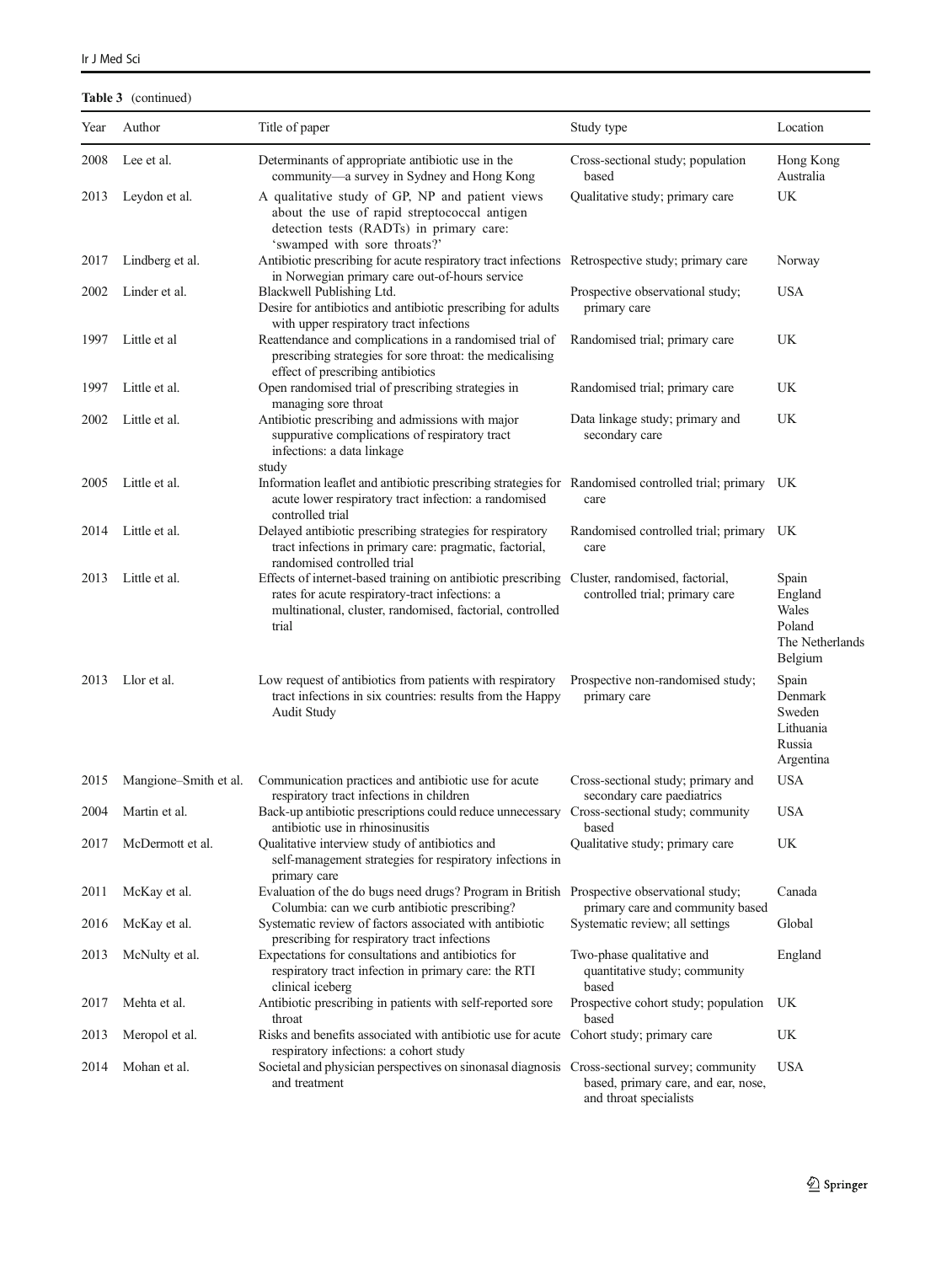Table 3 (continued)

| Year | Author                | Title of paper                                                                                                                                                                                                    | Study type                                                                                     | Location    |
|------|-----------------------|-------------------------------------------------------------------------------------------------------------------------------------------------------------------------------------------------------------------|------------------------------------------------------------------------------------------------|-------------|
| 2009 | Moore et al.          | Effect of antibiotic prescribing strategies and an<br>information leaflet on longer-term reconsultation for<br>acute lower respiratory tract infection                                                            | Balanced factorial randomised trial;<br>primary care                                           | UK          |
| 2017 | Moore et al.          | Influence of the duration of penicillin prescriptions on<br>outcomes for acute sore throat in adults: the<br>DESCARTE prospective cohort study in UK general<br>practice                                          | Prospective cohort study; primary<br>care                                                      | UK          |
| 2017 | Moore et al.          | Symptom response to antibiotic prescribing strategies in<br>acute sore throat in adults: the DESCARTE prospective<br>cohort study in UK general practice                                                          | Prospective cohort study; primary<br>care                                                      | UK          |
| 2011 | Morgan et al.         | Non-prescription antimicrobial use worldwide: a<br>systematic review                                                                                                                                              | Systematic review; community based Global                                                      |             |
| 2011 | Murphy et al.         | Influence of patient payment on antibiotic prescribing in<br>Irish general practice: a cohort study                                                                                                               | Cohort study; primary care (general<br>practitioners)                                          | Ireland     |
| 2012 | Murphy et al.         | Antibiotic prescribing in primary care, adherence to<br>guidelines and unnecessary prescribing—an Irish<br>perspective                                                                                            | Cohort study; primary care (general<br>practitioners)                                          | Ireland     |
| 2014 | Nathan et al.         | Antibiotic resistance—problems, progress, and prospects                                                                                                                                                           | Background review paper                                                                        | Global      |
| 2015 | <b>NICE</b>           | Self-limiting respiratory tract infections-antibiotic<br>prescribing overview                                                                                                                                     | Background review paper                                                                        | UK          |
| 2008 | <b>NICE</b>           | Respiratory tract infections (selflimiting): prescribing<br>antibiotics                                                                                                                                           | Background review paper                                                                        | UK          |
| 2013 | <b>NICE</b>           | Acute cough—public expectation of symptom duration<br>differs from published evidence                                                                                                                             | Background review paper                                                                        | UK          |
| 2015 | <b>NICE</b>           | Antimicrobial stewardship: systems and processes for<br>effective antimicrobial medicine use                                                                                                                      | Background review paper                                                                        | UK          |
| 2017 | <b>NICE</b>           | Antimicrobial stewardship: changing risk related<br>behaviours in the general population                                                                                                                          | Background review paper                                                                        | UK          |
| 2015 | O'Brien et al         | Clinical predictors of antibiotic prescribing for acutely ill<br>children in primary care: an observational study                                                                                                 | Prospective observational study;<br>general practice                                           | Wales       |
| 2007 | Ong et al.            | Antibiotic use for emergency department patients with<br>upper respiratory infections: prescribing practices,<br>patient expectations, and patient satisfaction                                                   | Prospective observational study;<br>emergency departments in<br>secondary care                 | <b>USA</b>  |
| 2016 | O'Sullivan et al.     | Written information for patients (or parents of child<br>patients) to reduce the use of antibiotics for acute<br>respiratory tract infections in primary care                                                     | Systematic review; primary care                                                                | Global      |
| 2011 | Panagacou et al.      | Antibiotic use for upper respiratory tract infections in<br>children: a cross-sectional survey of knowledge,<br>attitudes, and practices (KAP) of parents in Greece                                               | Cross-sectional study; community<br>based                                                      | Greece      |
| 2017 | Patel et al.          | Understanding physician treatment decisions for the<br>management of upper respiratory tract infections                                                                                                           | Qualitative study; primary care<br>physicians                                                  | <b>USA</b>  |
| 2011 | Peters et al.         | Managing self-limiting respiratory tract infections: a<br>qualitative study of the usefulness of the delayed pre-<br>scribing strategy                                                                            | Qualitative study; primary care                                                                | UK          |
| 2015 | Public Health England | Health matters: antimicrobial resistance                                                                                                                                                                          | Background review paper                                                                        | UK          |
| 2016 | Rahman et al.         | Antibiotic prescribing in public and private practice: a<br>cross-sectional study in primary care clinics in Malaysia                                                                                             | Cross-sectional study; primary care                                                            | Malaysia    |
| 2017 | Rebnord et al.        | Factors predicting antibiotic prescription and referral to<br>hospital for children with respiratory symptoms:<br>secondary analysis of a randomised controlled study at<br>out-of-hours services in primary care | Randomised controlled trial; primary<br>care                                                   | UK          |
| 2015 | Md Rezal et al.       | Physicians' knowledge, perceptions and behaviour<br>towards antibiotic prescribing: a systematic review of<br>the literature                                                                                      | Systematic review; all settings                                                                | Global      |
| 2017 | Ritchie et al.        | Previous antibiotic-related adverse drug reactions do not<br>reduce expectations for antibiotic treatment of upper<br>respiratory tract infections                                                                | Cross-sectional study; hospital<br>inpatients                                                  | New Zealand |
| 2014 | Rooshenas et al.      | The influence of children's day care on antibiotic seeking:<br>a mixed methods study                                                                                                                              | Mixed methods: cross-sectional study Wales<br>and qualitative interviews; com-<br>munity based |             |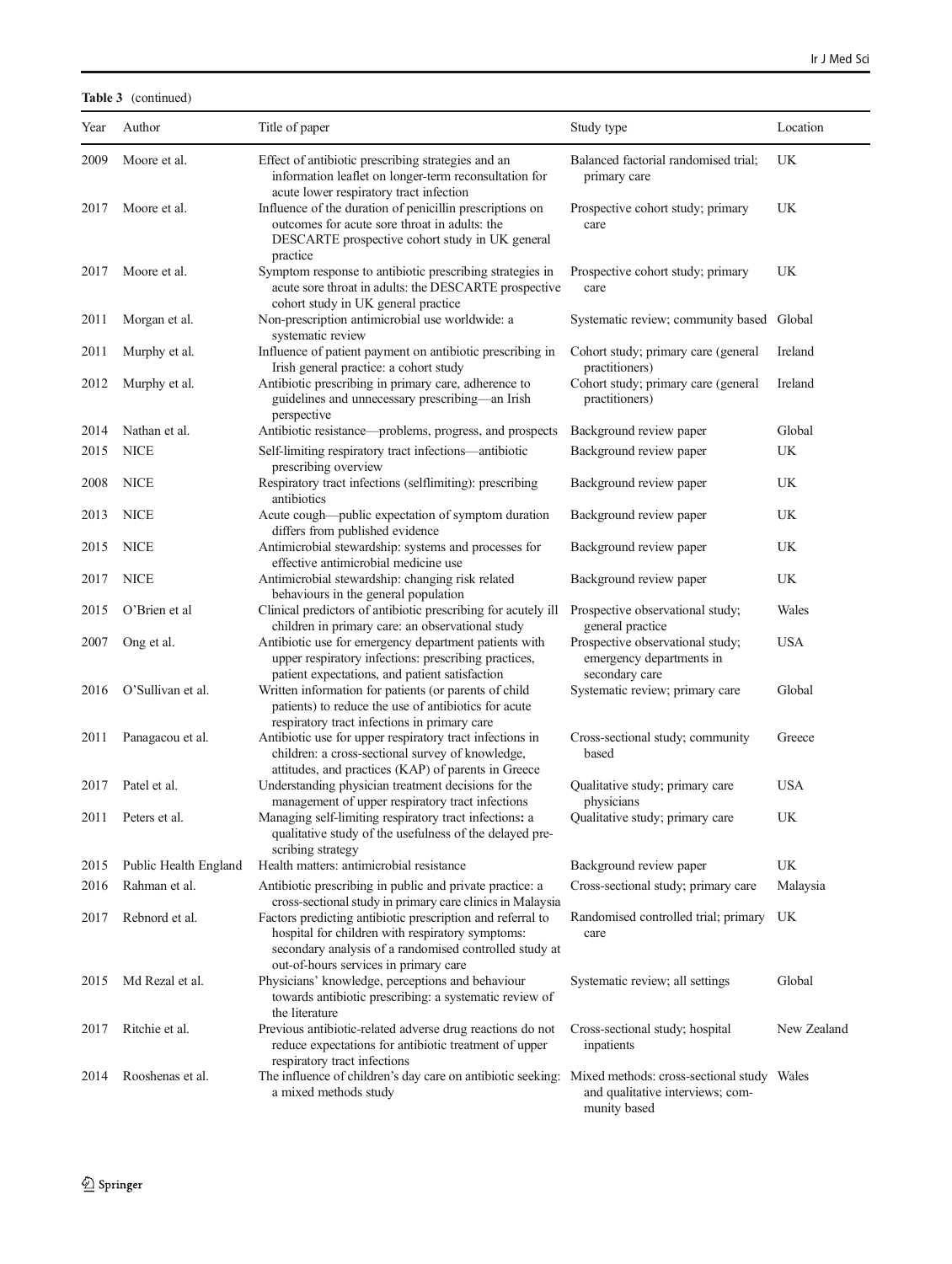### Table 3 (continued)

| Year | Author                                                                       | Title of paper                                                                                                                                                                                                                                  | Study type                                                                                      | Location               |
|------|------------------------------------------------------------------------------|-------------------------------------------------------------------------------------------------------------------------------------------------------------------------------------------------------------------------------------------------|-------------------------------------------------------------------------------------------------|------------------------|
| 2011 | Rousounidis et al.                                                           | Descriptive study on parents' knowledge, attitudes and<br>practices on antibiotic use and misuse in children with<br>upper respiratory tract infections in Cyprus.                                                                              | Cross-sectional study; community<br>based                                                       | Cyprus                 |
| 2016 | Ryves et al.                                                                 | Understanding the delayed prescribing of antibiotics for<br>respiratory tract infection in primary care: a qualitative<br>analysis                                                                                                              | Qualitative study; general<br>practitioners                                                     | England                |
| 2009 | Sabuncu et al.                                                               | Significant reduction of antibiotic use in the community<br>after a nationwide campaign in France, 2002-2007                                                                                                                                    | Cross-sectional computerised<br>database analysis pre and post<br>intervention; community based | France                 |
| 2012 | Salazar et al.                                                               | Caregivers' baseline understanding and expectations of<br>antibiotic use for their children                                                                                                                                                     | Cross-sectional study; community<br>based                                                       | <b>USA</b>             |
| 2009 | <b>SARI</b> Hospital<br>Antimicrobial<br>Stewardship<br><b>Working Group</b> | Guidelines for Antimicrobial Stewardship in Hospitals in<br>Ireland                                                                                                                                                                             | Background review document                                                                      | Ireland                |
| 2015 | Schroeck et al.                                                              | Factors associated with antibiotic misuse in outpatient<br>treatment for upper respiratory tract infections                                                                                                                                     | Retrospective chart review;<br>community based                                                  | <b>USA</b>             |
| 2013 | Spinks et al.                                                                | Antibiotics for sore throat (review)                                                                                                                                                                                                            | Systematic review (Cochrane); all<br>settings                                                   | Global                 |
| 2003 | Vinker et al.                                                                | The knowledge and expectations of parents about the role Cross-sectional study; primary care<br>of antibiotic treatment in upper respiratory tract<br>infection—a survey among parents attending the<br>primary physician with their sick child |                                                                                                 | Israel                 |
| 2015 |                                                                              | Ru'n Sigurardo'ttir et al. Appropriateness of antibiotic prescribing for upper<br>respiratory tract infections in general practice:<br>comparison between Denmark and Iceland                                                                   | Cross-sectional study; primary care                                                             | Denmark<br>Iceland     |
| 2017 | Silverman et al.                                                             | Antibiotic prescribing for nonbacterial acute upper<br>respiratory infections in elderly persons                                                                                                                                                | Retrospective analysis of linked<br>administrative healthcare data;<br>primary care             | Canada                 |
| 2005 | Soma et al.                                                                  | Patients' expectations of antibiotics for acute respiratory<br>tract infections                                                                                                                                                                 | Cross-sectional study; emergency<br>department                                                  | Norway                 |
| 2013 | Spinks et al.                                                                | Antibiotics for sore throat                                                                                                                                                                                                                     | Systematic review; all settings                                                                 | Global                 |
| 2007 | Spurling et al.                                                              | Delayed antibiotics for respiratory infections                                                                                                                                                                                                  | Systematic review; all settings                                                                 | Global                 |
| 2016 | Strandberg et al.                                                            | Interacting factors associated with low antibiotic<br>prescribing for respiratory tract infections in primary<br>healthcare—a mixed methods study in Sweden                                                                                     | Mixed methods; primary care                                                                     | Sweden                 |
| 2017 | Sun et al.                                                                   | Empathy, burnout, and antibiotic prescribing for acute<br>respiratory infections: a cross-sectional primary care<br>study in the US                                                                                                             | Cross-sectional study; primary care                                                             | <b>USA</b>             |
| 2005 | Taylor et al.                                                                | Effectiveness of a parental educational intervention in<br>reducing antibiotic use in children: a randomised<br>controlled trial                                                                                                                | Randomised controlled trial; primary USA<br>care paediatricians                                 |                        |
| 2014 | Teng et al.                                                                  | Antibiotic prescribing for upper respiratory tract infections Narrative literature review; primary<br>in the Asia-Pacific region: a brief review                                                                                                | care                                                                                            | Asia-Pacific<br>Region |
| 2011 | Tonkin-Crine et al.                                                          | Antibiotic prescribing for acute respiratory tract infections<br>in primary care: a systematic review and<br>meta-ethnography                                                                                                                   | Systematic review; primary care                                                                 | Global                 |
| 2017 | Tonkin-Crine et al.                                                          | Clinician-targeted interventions to influence antibiotic<br>prescribing behaviour for acute respiratory infections in                                                                                                                           | Systematic review; primary care                                                                 | Global                 |
| 2003 | Vanden Eng et al.                                                            | primary care: an overview of systematic reviews<br>Consumer attitudes and use of antibiotics                                                                                                                                                    | Cross-sectional study; community<br>based                                                       | <b>USA</b>             |
| 2015 | Vaz et al.                                                                   | Prevalence of parental misconceptions about antibiotic use Cross-sectional study; community                                                                                                                                                     | based                                                                                           | <b>USA</b>             |
| 2013 | Vinnard et al.                                                               | Effectiveness of interventions in reducing antibiotic use for Cross-sectional study pre and post<br>upper respiratory infections in ambulatory care practices                                                                                   | intervention; primary care                                                                      | <b>USA</b>             |
| 2013 | Vodicka et al.                                                               | Reducing antibiotic prescribing for children with respiratory<br>tract infections in primary care: a systematic review                                                                                                                          | Systematic review; primary care                                                                 | Global                 |
| 2004 | Welschen et al.                                                              | Antibiotics for acute respiratory tract symptoms: patients'<br>expectations, GPs' management and patient satisfaction                                                                                                                           | Cross-sectional study; primary care                                                             | The Netherlands        |
| 2014 | <b>WHO</b>                                                                   | Antimicrobial resistance; global report on surveillance                                                                                                                                                                                         | Background review document                                                                      | Global                 |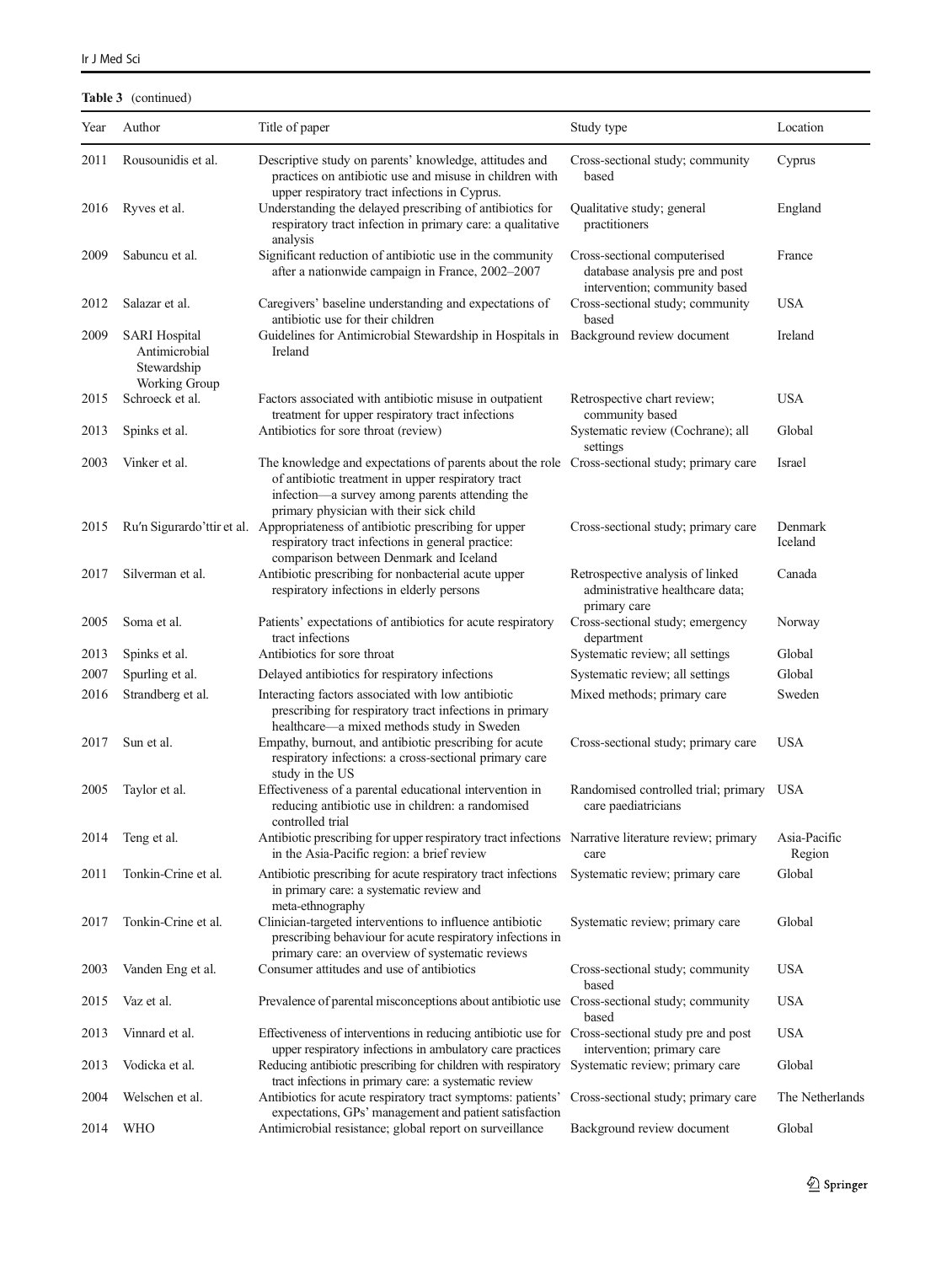Table 3 (continued)

| Year | Author        | Title of paper                                                                                                                                                            | Study type                                                         | Location                                                                                        |
|------|---------------|---------------------------------------------------------------------------------------------------------------------------------------------------------------------------|--------------------------------------------------------------------|-------------------------------------------------------------------------------------------------|
| 2008 | Wigton et al. | How do community practitioners decide whether to<br>prescribe antibiotics for acute respiratory tract<br>infections?                                                      | Paper case vignette study; community USA<br>practitioners          |                                                                                                 |
| 2017 | Wong et al.   | Help-seeking and antibiotic prescribing for acute cough in<br>a Chinese primary care population: a prospective<br>multicentre observational study                         | Prospective multicentre observational China<br>study; primary care |                                                                                                 |
| 2011 | Wood et al.   | A multi-country qualitative study of clinicians' and pa-<br>tients' views on point of care tests for lower respiratory<br>tract infection                                 | Qualitative study; primary care<br>clinicians and adult patients   | Spain<br>Italy<br>England<br>Wales<br>Poland<br>Hungary<br>Norway<br>The Netherlands<br>Belgium |
| 2015 | Yaeger et al. | Roles of clinician, patient, and community characteristics Electronic health record study;<br>in the management of paediatric upper respiratory tract<br>infections       | community based                                                    | <b>USA</b>                                                                                      |
| 2014 | Zeng et al.   | Systematic review of evidence-based guidelines on medi-<br>cation therapy for upper respiratory tract infection in<br>children with AGREE instrument                      | Systematic review; all settings                                    | Global                                                                                          |
| 2015 | Zyoud et al.  | Parental knowledge, attitudes and practices regarding<br>antibiotic use for acute upper respiratory tract infections<br>in children: a cross-sectional study in Palestine | Cross-sectional study; primary<br>healthcare                       | Palestine                                                                                       |

USA United States of America, UK United Kingdom

explanation of long-term negative sequela does not appear to be a sufficiently strong incentive for patients and, consequently, antibiotic resistance needs to be explained as a more immediate health issue [\[61\]](#page-15-0). The need for, and effect of, such communication can be impressive. In a US study of 98 patients visiting family medicine clinical sites, whereas more than half the respondents recognised that treatment for colds did not require antibiotics, 70% erroneously indicated that viruses require antibiotic treatment and 95% of patients reported satisfaction when advised by their physician that antibiotic treatment was not necessary, even if they initially thought they needed antibiotics [\[120\]](#page-17-0).

Training of PCPs in communication skills has been shown to reduce antibiotic prescribing for ARTI [[92\]](#page-16-0). The results are even better when combined with point of care testing (POCT) [\[121](#page-17-0)]. A systematic review of the effectiveness of primary care-based interventions to reduce antibiotic prescribing for children with RTIs and a study involving structured interviews of parents of acutely ill children attending an out of hours service both indicate that clinical and communication skills in the PCP where they take a good history, examine the patient appropriately and give a good explanation of the cause of the illness help to improve appropriate antibiotic prescribing in paediatric practice [\[72](#page-15-0), [89\]](#page-16-0). Also in paediatric consultations for ARTIs, parents receiving combined positive (e.g. measures to reduce fever and pain) and negative (e.g. recommendation against need for antibiotics) treatment recommendations were

more likely to give the highest possible visit rating, which may reduce the risk of antibiotic prescribing [\[122\]](#page-17-0). When the doctors' explanation is backed up by use of an information booklet, this reduced the number of antibiotics children consumed [\[116](#page-16-0)–[118\]](#page-17-0) without affecting parent satisfaction or numbers of return visits [[118](#page-17-0)]. Such a booklet has high acceptability for both parents and clinicians [[117\]](#page-17-0). Reductions in antibiotic prescribing for adults with ARTI have also been shown by the use of an information booklet [[119](#page-17-0)].

The substance of what is communicated is also important. One study suggests that within-consultation communication aimed at reducing antibiotic expectations would be more effective if it is acknowledged that viral illness can be severe, thus validating the patient's decision to attend (e.g. viral pneumonia) and that bacterial infections can be self-limiting and therefore may not need an antibiotic  $[123]$  $[123]$  $[123]$ . It also suggests that clearer explanations of the symptoms and signs of a child's illness that indicate when antibiotics are and are not warranted would help reduce misunderstandings, as would reducing antibiotic prescribing that is not supported by evidence [[123](#page-17-0)]. However, such communication which gives the patient more influence over the decision whether or not to prescribe an antibiotic may result in a variable outcome depending on the factors imposed by the healthcare system. A nine-country qualitative study described clinicians' accounts of the non-clinical factors that shape antibiotic prescribing decisions for lower respiratory tract infection [\[124\]](#page-17-0). It showed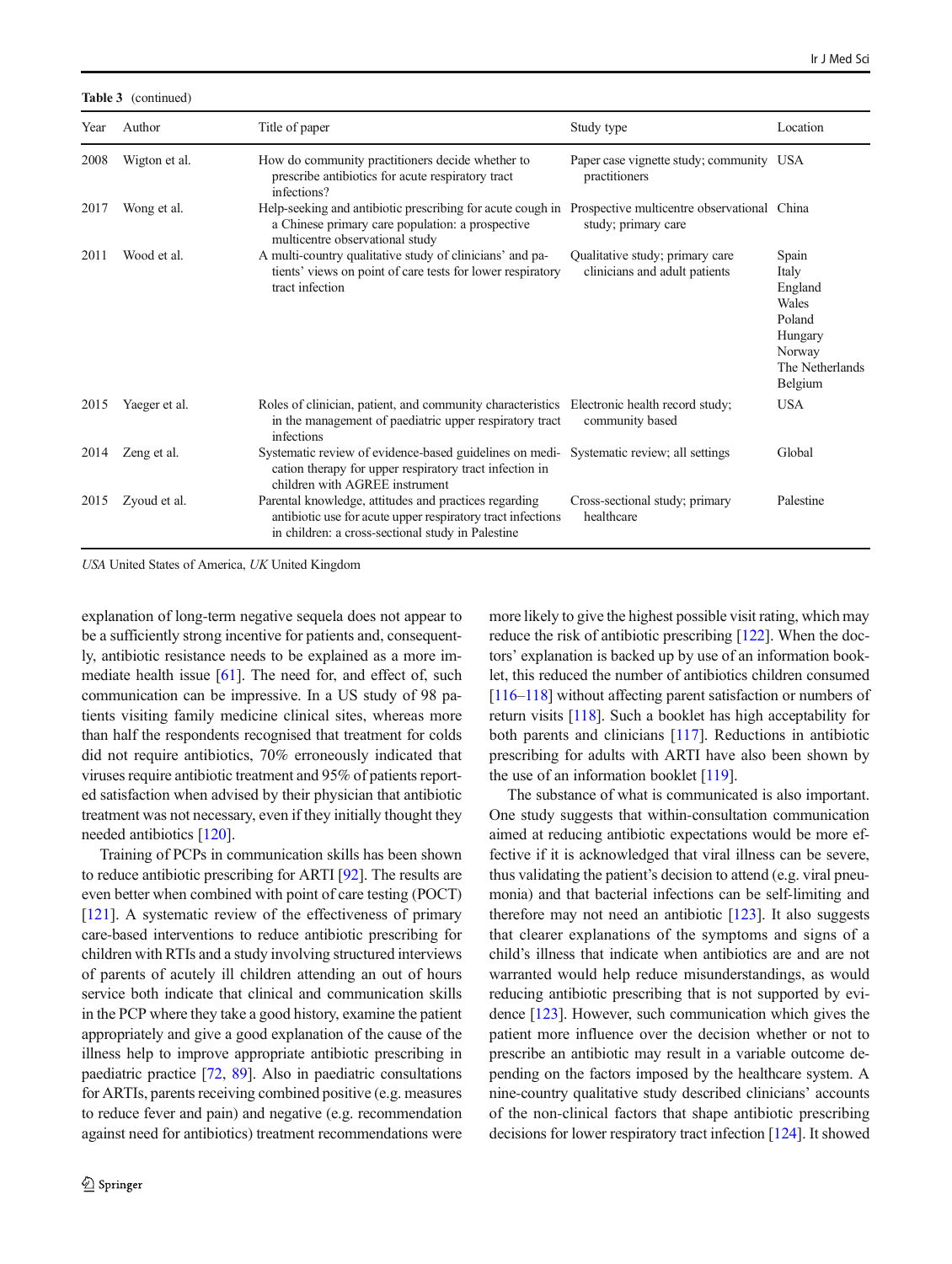that PCPs in specific primary care networks in Europe report that their prescribing decisions are influenced by factors imposed by the healthcare system, including direct patient access to antibiotics, systems to reduce patient expectations for antibiotics and lack of consistent treatment guidelines [\[124\]](#page-17-0).

A systematic review has shown that misunderstandings have occurred because parents' expressions of concern or requests for additional information were sometimes perceived as a challenge to the clinicians' diagnosis or treatment decision and may be an important contribution to the unnecessary and unwanted prescribing of antibiotics [\[125\]](#page-17-0). Two systematic reviews concluded that interventions that aim to facilitate shared decision-making such as enhanced communication skills and patient information leaflets reduce antibiotic pre-scribing in primary care in the short term [[126,](#page-17-0) [127\]](#page-17-0). Effects on longer-term rates of prescribing are uncertain, and it is unclear how any sustained reduction in antibiotic prescribing affects hospital admission, pneumonia and death [[126\]](#page-17-0).

### Clinical factors

#### Diagnostic uncertainty

Diagnostic uncertainty and fear of complications among the attending physicians is a common cause for prescribing antibiotics for ARTI [\[36,](#page-14-0) [51,](#page-14-0) [54\]](#page-15-0). A systematic review suggested that interventions which reduce uncertainty about appropriate ARTI management in primary care are likely to be effective in promoting prudent antibiotic use while remaining attractive to GPs and feasible in practice [[74](#page-15-0)]. Point of care testing, discussed below, is also useful.

### Perceived severity of illness

Perceived severity of the illness and abnormal results on clinical examination predicted increased antibiotic prescription [\[41,](#page-14-0) [55,](#page-15-0) [128](#page-17-0)–[133\]](#page-17-0). Such prescribing may well be appropriate.

#### Point of care testing

Point of care testing (POCT) including CRP and procalcitonin has been shown to reduce antibiotic prescribing in primary care [\[121,](#page-17-0) [127,](#page-17-0) [134](#page-17-0)]. Their use is acceptable to patients [\[134](#page-17-0)–[136](#page-17-0)] although clinicians have expressed concerns about using them in the consultation [\[136](#page-17-0)].

### Social and system factors

#### Out of hours prescribing of antibiotics

The suggestion that OOH antibiotic prescribing quality is worse than in daily practice does not seem founded as the higher OOH prescribing rates could be explained by a

different population of presenting patients [[137](#page-17-0)]. In Norway, antibiotic prescribing for ARTIs in OOH services is at the same level as in normal working hours, but with a higher prescription rate of penicillin V (PcV), which was close to the national goal of 80% proportion of PcV for ARTIs [[45\]](#page-14-0). A suggested explanation was that doctors working in transparent out of hours units are more adherent to guidelines than doctors working in regular general practice are. Antibiotic prescribing increased during busy sessions [[45\]](#page-14-0).

### Influence of daycare providers

Some daycare providers encourage parents of children with infections to consult general practice and seek antibiotics [\[138\]](#page-17-0). Parents' perceptions of daycare providers' requirements may override their own beliefs of when it is appropriate to consult and seek antibiotic treatment [\[138\]](#page-17-0). This is a potentially harmful attitude, which should be challenged.

#### Direct patient access to antibiotics (non-prescription use)

A systematic review published in 2011 looking at 35 community surveys from five continents showed that nonprescription antibiotic use occurred worldwide and accounted for 19–100% of antimicrobial use outside of northern Europe and North America [\[139\]](#page-17-0). Safety issues associated with non-prescription use included adverse drug reactions and masking of underlying infectious processes. Antimicrobial-resistant bacteria are common in communities with frequent non-prescription use, which has been speculated to play an important role in selecting and maintaining these high levels of community antimicrobial resistance. In middle-income to high-income countries with reliable access to healthcare practitioners, antimicrobials should be restricted to prescription-only status [[139](#page-17-0)].

## Strengths and limitations

This review employed a comprehensive search strategy, encompassed over 20 years of publications and reviewed 139 relevant papers. The key findings from individual papers were analysed by the authors and integrated in a logical manner that is of use to front-line clinicians dealing with patients presenting with ARTI in primary care. Limitations were that only English language studies were included and that other indications for antibiotic prescription in primary care such as urinary tract infection were not considered. However, the commonest indication for antibiotic prescription in primary care is for ARTI. Patient expectation is a very important reason for PCPs to prescribe antibiotics, and it can change with good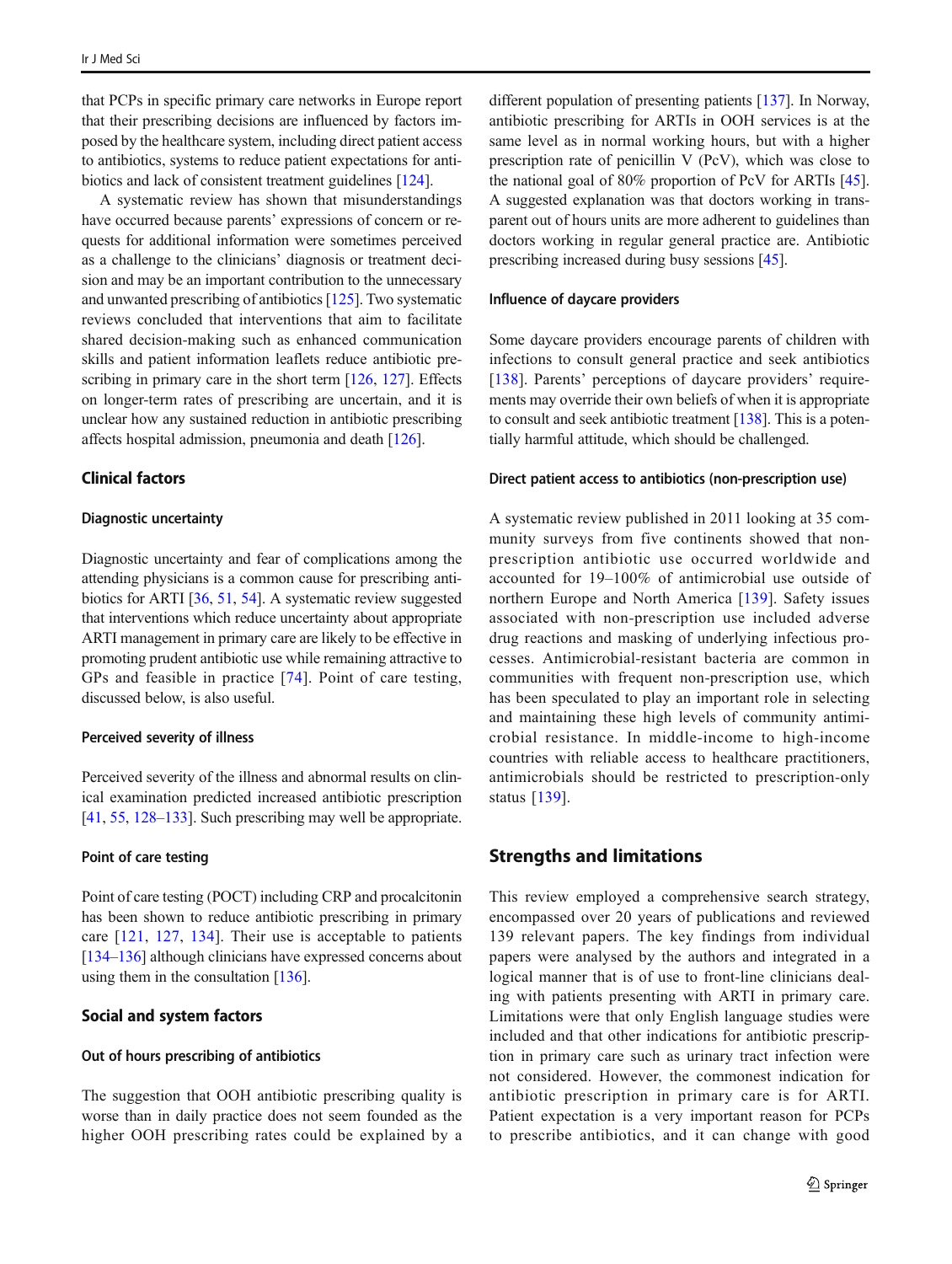<span id="page-13-0"></span>communication skills and patient-centred approach to the consultation. The most recent literature was felt to be of most relevance to practicing clinicians.

# Recommendations for further research

Future research should focus on developing and refining strategies that have been proven to be successful, such as multifaceted education of PCPs and the public, the use of delayed prescriptions and ensuring that consultations for ARTIs are not time pressurised. The use of less expensive resources such as non-medical practitioners as the first point of contact should be explored in the wider global context, especially in countries where there is direct access to antibiotics because of limited access to healthcare professionals. The role of other primary care resources such as community pharmacists and practice nurses should also be considered in the context of developing a more cohesive approach by all primary care health professionals who are consulted by people with ARTI. Coordination of policy led by the relevant postgraduate training bodies for these disciplines should be encouraged and developed in conjunction with the relevant state agencies. Studies should also focus on problem areas such as the attitudes of daycare providers and the difficulties of dealing with feepaying patients. Also, in areas where the literature is contradictory such as with delayed prescriptions, further study is warranted. Further development and testing of POCTs to help reduce clinical uncertainty is advised. The importance of cultural and resource factors needs to be evaluated further, especially in the setting of direct patient access to antibiotics.

# Conclusion

Antimicrobial resistance is an important and growing health issue, and a considerable contributor is the overprescribing of antibiotics in primary care for ARTI.

Less pressurised consultations, training to enhance PCP communication skills, multifaceted education campaigns aimed at patients and PCPs, delayed prescriptions and point of care testing to reduce diagnostic uncertainty all help to reduce such inappropriate prescribing.

Acknowledgements The authors thank Ms. Liz Dore, Librarian, Glucksman Library University of Limerick, for help with literature search; Prof. Liam Glynn, Professor of General Practice, Graduate Entry Medical School, University of Limerick, for helpful comments on an earlier draft; and Ms. Monica Casey, Dept. of General Practice, Graduate Entry Medical School, University of Limerick, for helpful comments on an earlier draft.

Open Access This article is distributed under the terms of the Creative Commons Attribution 4.0 International License (http:// creativecommons.org/licenses/by/4.0/), which permits unrestricted use, distribution, and reproduction in any medium, provided you give appropriate credit to the original author(s) and the source, provide a link to the Creative Commons license, and indicate if changes were made.

### References

- 1. Aryee A, Price N (2014) Antimicrobial stewardship—can we afford to do without it? Br J Clin Pharmacol 79(2):173–181
- 2. WHO. Antimicrobial Resistance. Global report on surveillance. Switzerland: 2014
- 3. Bell BG, Schellevis F, Stobberingh E, Goossens H, Pringle M (2014) A systematic review and meta-analysis of the effects of antibiotic consumption on antibiotic resistance. BMC Infect Dis 14:13
- 4. Power RF, Linnane B, Martin R, Power N, Harnett P, Casserly B, O'Connell NH, Dunne CP (2016) The first reported case of Burkholderia contaminans in patients with cystic fibrosis in Ireland: from the Sargasso Sea to Irish Children. BMC Pulm Med 16(1):57
- 5. O'Connor C, Cormican M, Boo TW, McGrath E, Slevin B, O'Gorman A, Commane M, Mahony S, O'Donovan E, Powell J, Monahan R, Finnegan C, Kiernan MG, Coffey JC, Power L, O'Connell NH, Dunne CP (2016) An Irish outbreak of New Delhi metallo-beta-lactamase (NDM)-1 carbapenemaseproducing Enterobacteriaceae: increasing but unrecognized prevalence. J Hosp Infect 94(4):351–357
- 6. O'Connor C, O'Connell NH, Commane M, O'Donovan E, Power L, Dunne CP (2016) Limerick: forever associated with five lines of rhyme or infamous for irrepressible carbapenemase-producing Enterobacteriaceae for all time? J Hosp Infect 93(2):155–156
- 7. O'Connor C, Philip RK, Kelleher J, Powell J, O'Gorman A, Slevin B, Woodford N, Turton JF, McGrath E, Finnegan C, Power L, O'Connell NH, Dunne CP (2017) The first occurrence of a CTX-M ESBL-producing Escherichia coli outbreak mediated by mother to neonate transmission in an Irish neonatal intensive care unit. BMC Infect Dis 17:16
- 8. HPRA. Report on Antimicrobial Resistance. Report. Dublin: 2016 January. Report No
- 9. Centre HPS (2017) Primary care antibiotic consumption rates
- 10. Group SHASW (2009) Guidelines for antimicrobial stewardship in hospitals in Ireland
- 11. HSE. Antibiotic Prescribing Dublin: HSE; 2017 [cited 2017 21/ 07/2017]. Available from: [http://www.hse.ie/eng/services/list/2/](http://www.hse.ie/eng/services/list/2/gp/Antibiotic-Prescribing/Conditions-and-Treatments/List-of-Conditions-and-Treatments.html) [gp/Antibiotic-Prescribing/Conditions-and-Treatments/List-of-](http://www.hse.ie/eng/services/list/2/gp/Antibiotic-Prescribing/Conditions-and-Treatments/List-of-Conditions-and-Treatments.html)[Conditions-and-Treatments.html](http://www.hse.ie/eng/services/list/2/gp/Antibiotic-Prescribing/Conditions-and-Treatments/List-of-Conditions-and-Treatments.html)
- 12. WHO. Antimicrobial resistance. Global Report on Surveillance Infographic 2014:1
- 13. Nathan C, Cars O (2014) Antibiotic resistance—problems, progress, and prospects. N Engl J Med 371(19):1761–1763
- 14. Harbarth S, Balkhy HH, Goossens H, Jarlier V, Kluytmans J, Laxminarayan R et al (2015) Antimicrobial resistance: one world, one fight! Antimicrob Resist Infect Control 4:49
- 15. NICE. Antimicrobial stewardship: systems and processes for effective antimicrobial medicine use United Kingdom: NICE; 2015 [cited 2017 22/6/17]. Available from: https://www.nice.org.uk/ guidance/ng15/chapter/1-Recommendations
- 16. NICE. Antimicrobial stewardship: changing risk related behaviours in the general population England, United Kingdom 2017 [cited 2017 22/6/17]. Available from: https://www.nice.org.uk/ guidance/ng15/chapter/1-Recommendations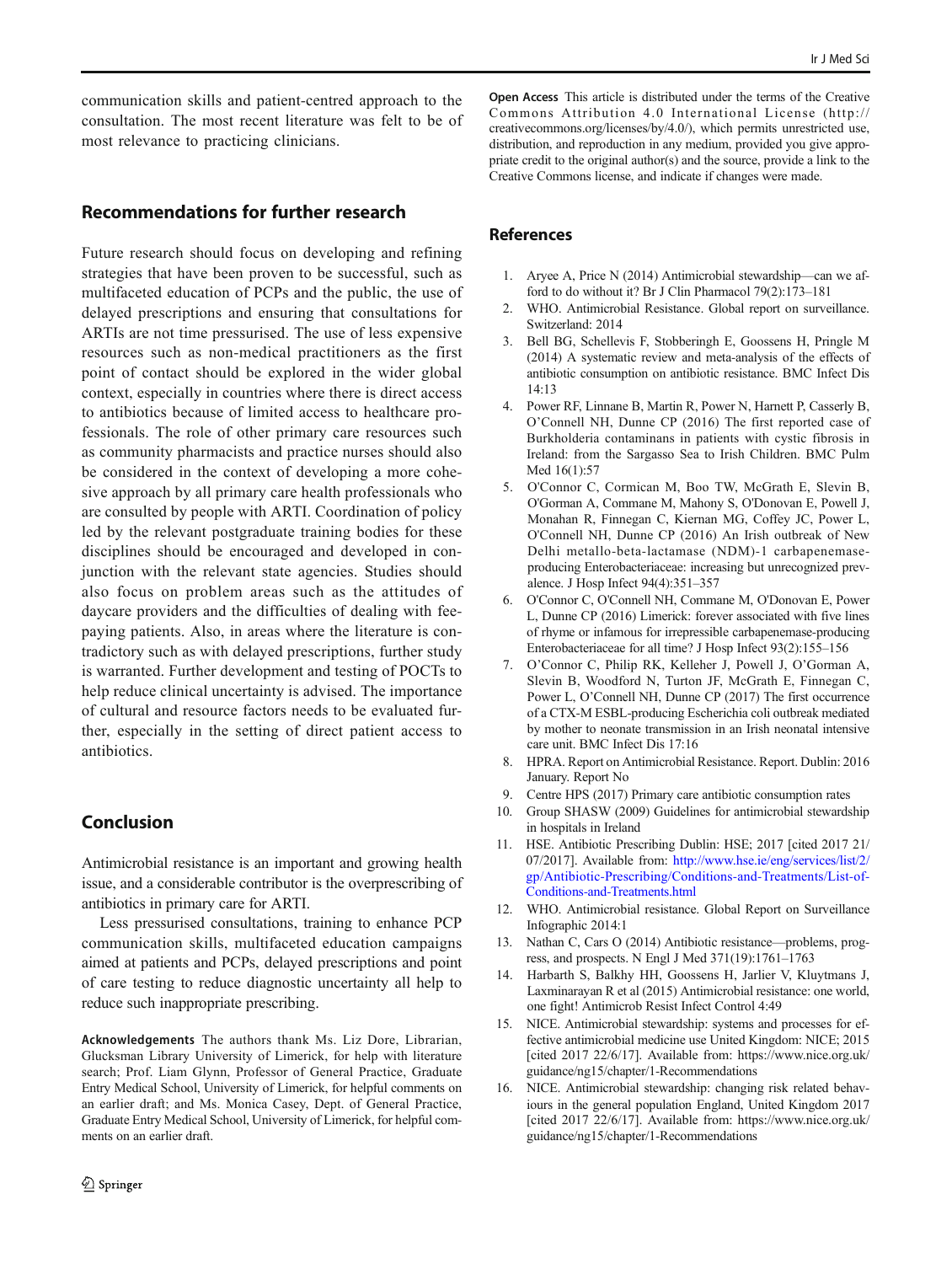- <span id="page-14-0"></span>17. Harris AM, Hicks LA, Qaseem A, for the High Value Care Task Force of the American College of P, for the Centers for Disease C, Prevention (2016) Appropriate antibiotic use for acute respiratory tract infection in adults: advice for high-value care from the American College of Physicians and the Centers for Disease Control and Prevention. Ann Intern Med 164(6):425–434
- 18. NICE. Self-limiting respiratory tract infections—antibiotic prescribing overview: United Kingdom; 2008 [cited 2017 22/6/17]. Available from: [http://pathways.nice.org.uk/pathways/self](http://pathways.nice.org.uk/pathways/self-limiting-respiratory-tract-infections---antibiotic-prescribing)[limiting-respiratory-tract-infections](http://pathways.nice.org.uk/pathways/self-limiting-respiratory-tract-infections---antibiotic-prescribing)—antibiotic-prescribing
- 19. Meropol SB, Localio AR, Metlay JP (2013) Risks and benefits associated with antibiotic use for acute respiratory infections: a cohort study. Ann Fam Med 11(2):165–172
- 20. Fahey T, Stocks N, Thomas T (1998) Systematic review of the treatment of upper respiratory tract infection. Arch Dis Child 79(3):225–230
- 21. Little P, Watson L, Morgan S, Williamson I (2002) Antibiotic prescribing and admissions with major suppurative complications of respiratory tract infections: a data linkage study. Br J Gen Pract 52(476):187–190 93
- 22. Butler CC, Hood K, Verheij T, Little P, Melbye H, Nuttall J, Kelly MJ, Molstad S, Godycki-Cwirko M, Almirall J, Torres A, Gillespie D, Rautakorpi U, Coenen S, Goossens H (2009) Variation in antibiotic prescribing and its impact on recovery in patients with acute cough in primary care: prospective study in 13 countries. BMJ 338:b2242
- 23. Gulliford MC, Moore MV, Little P, Hay AD, Fox R, Prevost AT et al (2016) Safety of reduced antibiotic prescribing for self limiting respiratory tract infections in primary care: cohort study using electronic health records. BMJ 354:i3410
- 24. Garbutt JM, Banister C, Spitznagel E, Piccirillo JF (2012) Amoxicillin for acute rhinosinusitis: a randomized controlled trial. JAMA 307(7):685–692
- 25. NICE. Acute cough—public expectation of symptom duration differs from published evidence United Kingdom: NICE; 2013 [cited 2017 22/6/17]. Available from: [https://www.evidence.nhs.](https://www.evidence.nhs.uk/search?q=%27Acute+cough+%E2%80%93+public+expectation+of+symptom+duration+differs+from+published+evidence%27) [uk/search?q=%27Acute+cough+%E2%80%93+public+](https://www.evidence.nhs.uk/search?q=%27Acute+cough+%E2%80%93+public+expectation+of+symptom+duration+differs+from+published+evidence%27) [expectation+of+symptom+duration+differs+from+published+](https://www.evidence.nhs.uk/search?q=%27Acute+cough+%E2%80%93+public+expectation+of+symptom+duration+differs+from+published+evidence%27) [evidence%27](https://www.evidence.nhs.uk/search?q=%27Acute+cough+%E2%80%93+public+expectation+of+symptom+duration+differs+from+published+evidence%27)
- 26. Spinks A, Glasziou PP, Del Mar CB (2013) Antibiotics for sore throat. Cochrane Database Syst Rev (11):Cd000023
- 27. Little P, Gould C, Williamson I, Warner G, Gantley M, Kinmonth AL (1997) Reattendance and complications in a randomised trial of prescribing strategies for sore throat: the medicalising effect of prescribing antibiotics. BMJ 315(7104):350–352
- 28. Yaeger JP, Temte JL, Hanrahan LP, Martinez-Donate P (2015) Roles of clinician, patient, and community characteristics in the management of pediatric upper respiratory tract infections. Ann Fam Med 13(6):529–536
- 29. Silverman M, Povitz M, Sontrop JM, Li L, Richard L, Cejic S, Shariff SZ (2017) Antibiotic prescribing for nonbacterial acute upper respiratory infections in elderly persons. Ann Intern Med 166(11):765–774
- 30. Schroeck JL, Ruh CA, Sellick JA Jr, Ott MC, Mattappallil A, Mergenhagen KA (2015) Factors associated with antibiotic misuse in outpatient treatment for upper respiratory tract infections. Antimicrob Agents Chemother 59(7):3848–3852
- 31. Teng CL (2014) Antibiotic prescribing for upper respiratory tract infections in the Asia-Pacific region: a brief review. Malays Fam Physician : Off J Acad Fam Physicians Malaysia 9(2):18–25
- 32. Murphy M, Bradley CP, Byrne S (2012) Antibiotic prescribing in primary care, adherence to guidelines and unnecessary prescribing—an Irish perspective. BMC Fam Pract 13:43
- 33. Rún Sigurðardóttir N, Nielsen ABS, Munck A, Bjerrum L (2015) Appropriateness of antibiotic prescribing for upper respiratory

tract infections in general practice: comparison between Denmark and Iceland. Scand J Prim Health Care 33(4):269–274

- 34. England PH (2015) Guidance. Health Matters: Antimicrob Resist
- 35. Zuckerman IH, Perencevich EN, Harris AD (2007) Concurrent acute illness and comorbid conditions poorly predict antibiotic use in upper respiratory tract infections: a cross-sectional analysis. BMC Infect Dis 7:47
- 36. Fletcher-Lartey S, Yee M, Gaarslev C, Khan R (2016) Why do general practitioners prescribe antibiotics for upper respiratory tract infections to meet patient expectations: a mixed methods study. BMJ Open 6(10):e012244
- 37. Simpson SA, Wood F, Butler CC (2007) General practitioners' perceptions of antimicrobial resistance: a qualitative study. J Antimicrob Chemother 59(2):292–296
- 38. Kumar S, Little P, Britten N (2003) Why do general practitioners prescribe antibiotics for sore throat? Grounded theory interview study. BMJ 326(7381):138
- 39. Paluck E, Katzenstein D, Frankish CJ, Herbert CP, Milner R, Speert D, Chambers K (2001) Prescribing practices and attitudes toward giving children antibiotics. Can Fam Physician Medecin de famille canadien 47:521–527
- 40. Md Rezal RS, Hassali MA, Alrasheedy AA, Saleem F, Md Yusof FA, Godman B (2015) Physicians' knowledge, perceptions and behaviour towards antibiotic prescribing: a systematic review of the literature. Expert Rev Anti-Infect Ther 13(5):665–680
- 41. Wong CK, Liu Z, Butler CC, Wong SY, Fung A, Chan D et al (2016) Help-seeking and antibiotic prescribing for acute cough in a Chinese primary care population: a prospective multicentre observational study. NPJ Prim Care Respir Med 26:15080
- 42. Ebell MH, Lundgren J, Youngpairoj S (2013) How long does a cough last? Comparing patients' expectations with data from a systematic review of the literature. Ann Fam Med 11(1):5–13
- 43. Gambarelli L, Montari C, Manni A, Bertolani U, Corti N, Pedroni M (2002) Antibiotics in viral upper respiratory tract infections Ricerca e Pratica ;18(4):152–6
- 44. Biezen R, Brijnath B, Grando D, Mazza D (2017) Management of respiratory tract infections in young children—a qualitative study of primary care providers' perspectives. NPJ Prim Care Respir Med 27(1):15
- 45. Lindberg BH, Gjelstad S, Foshaug M, Hoye S (2017) Antibiotic prescribing for acute respiratory tract infections in Norwegian primary care out-of-hours service. Scand J Prim Health Care 35(1502–7724 (Electronic)):178–85
- 46. Hamm RM, Hicks RJ, Bemben DA (1996) Antibiotics and respiratory infections: are patients more satisfied when expectations are met? J Fam Pract 43(1):56–62
- 47. Shlomo V, Adi R, Eliezer K (2003) The knowledge and expectations of parents about the role of antibiotic treatment in upper respiratory tract infection—a survey among parents attending the primary physician with their sick child. BMC Fam Pract 4(1471– 2296 (Electronic))
- 48. Martin CL, Njike VY, Katz DL (2004) Back-up antibiotic prescriptions could reduce unnecessary antibiotic use in rhinosinusitis. J Clin Epidemiol 57(4):429–434
- 49. Soma M, Slapgard H, Lerberg M, Lindbaek M (2005) Patients' expectations of antibiotics for acute respiratory tract infections. Tidsskrift for den Norske laegeforening : tidsskrift for praktisk medicin, ny raekke 125(15):1994–1997
- 50. Ong S, Nakase J, Moran GJ, Karras DJ, Kuehnert MJ, Talan DA (2007) Antibiotic use for emergency department patients with upper respiratory infections: prescribing practices, patient expectations, and patient satisfaction. Ann Emerg Med 50(3):213–220
- 51. Ackerman SL, Gonzales R, Stahl MS, Metlay JP (2013) One size does not fit all: evaluating an intervention to reduce antibiotic prescribing for acute bronchitis. BMC Health Serv Res 13(1):462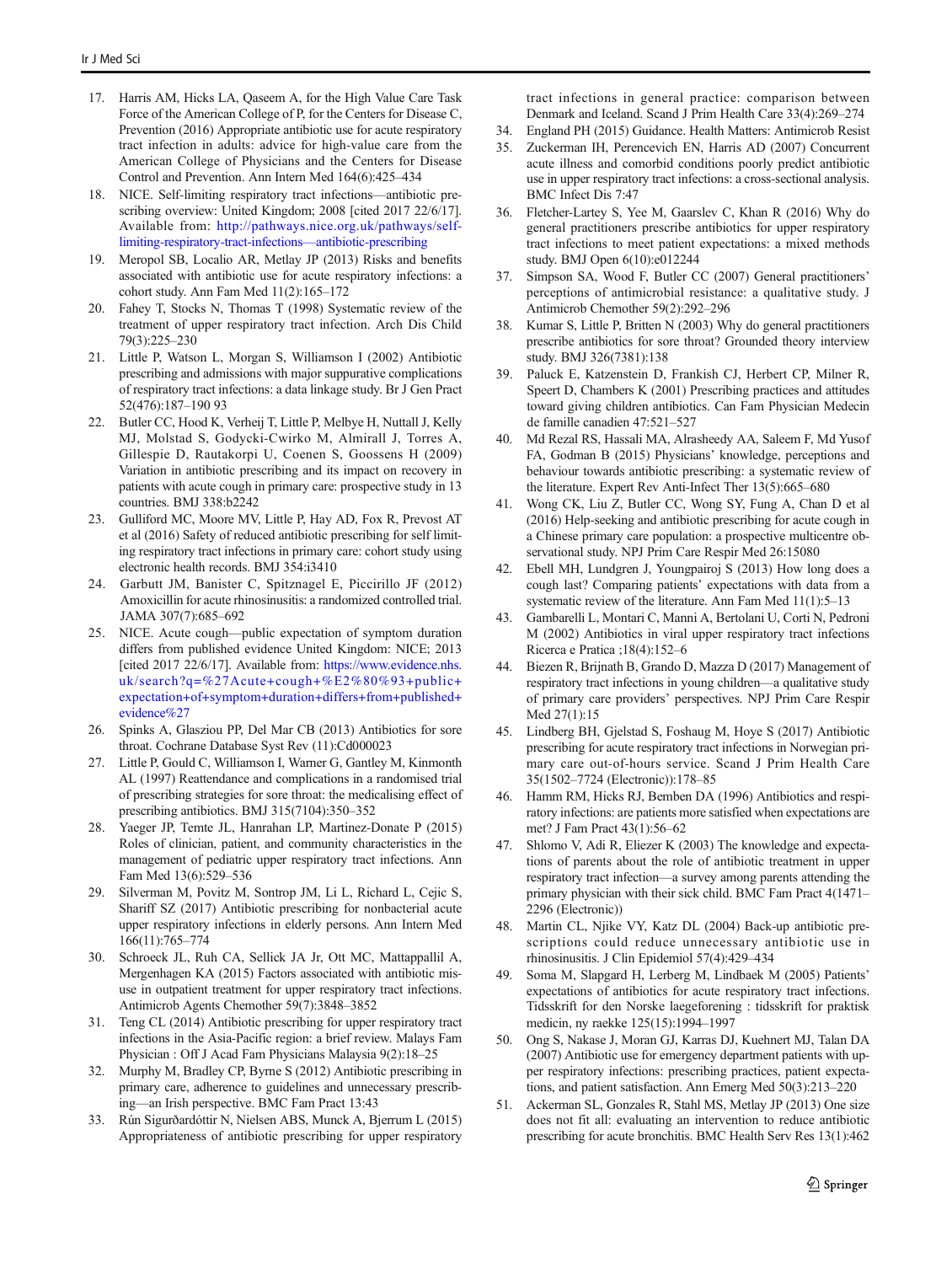- <span id="page-15-0"></span>52. Hardy-Holbrook RA, Svetlana, Chandnani V, DeWindt D, Dinh K (2013) Antibiotic resistance and prescribing in Australia: current attitudes and practice of GPs. Healthcare Infect 18(4):147–151
- 53. McNulty CA, Nichols T, French DP, Joshi P, Butler CC (2013) Expectations for consultations and antibiotics for respiratory tract infection in primary care: the RTI clinical iceberg. BJGP (1478– 5242 (Electronic)):e429-e36
- 54. Dempsey PP, Businger AC, Whaley LE, Gagne JJ, Linder JA (2014) Primary care clinicians' perceptions about antibiotic prescribing for acute bronchitis: a qualitative study. BMC Fam Pract 15:194
- 55. McKay R, Mah A, Law MR (2016) Systematic review of factors associated with antibiotic prescribing for respiratory tract infections. 60(7):4106-18
- 56. Patel A, Chaitoff A, Rothberg M (2017) Understanding physician treatment decisions for the management of upper respiratory tract infections. J Gen Intern Med 32
- 57. Sun BZ, Chaitoff A, Hu B, Neuendorf K, Manne M, Rothberg MB. Empathy, burnout, and antibiotic prescribing for acute respiratory infections: a cross-sectional primary care study in the US. (1478–5242 (Electronic))
- 58. Zyoud SH, Abu Taha A, Araj KF, Abahri IA, Sawalha AF, Sweileh WM et al (2015) Parental knowledge, attitudes and practices regarding antibiotic use for acute upper respiratory tract infections in children: a cross-sectional study in Palestine. BMC Pediatr 15:176
- 59. Panagakou SG, Spyridis N, Papaevangelou V, Theodoridou KM, Goutziana GP, Theodoridou MN et al (2011) Antibiotic use for upper respiratory tract infections in children: a cross-sectional survey of knowledge, attitudes, and practices (KAP) of parents in Greece. BMC Pediatr 11:60
- 60. Vanden Eng J, Marcus R, Hadler JL, Imhoff B, Vugia DJ, Cieslak PR et al (2003) Consumer attitudes and use of antibiotics. Emerg Infect Dis 9(9):1128–1135
- 61. Gaarslev C, Yee M, Chan G, Fletcher-Lartey S, Khan R (2016) A mixed methods study to understand patient expectations for antibiotics for an upper respiratory tract infection. Antimicrob Resist Infect Control 5:39
- 62. Ritchie SR, Jayanatha KJ, Duffy EJ, Chancellor J, Allport Z, Thomas MG (2017) Previous antibiotic-related adverse drug reactions do not reduce expectations for antibiotic treatment of upper respiratory tract infections. J Glob Antimicrob Resist 10:256–260
- 63. Mohan S, Sisler K, Christopher K, Hentzelman J, Antisdel J (2014) Societal and physician perspectives on sinonasal diagnosis and treatment. Am J Rhinol Allergy 28(6):487–492
- 64. Haltiwanger KA, Hayden GF, Weber T, Evans BA, Possner AB (2001) Antibiotic-seeking behavior in college students: what do they really expect? J Am Coll Health : J ACH 50(1):9–13
- 65. Ashworth M, White P, Jongsma H, Schofield P, Armstrong D (2016) Antibiotic prescribing and patient satisfaction in primary care in England: cross-sectional analysis of national patient survey data and prescribing data. Br J Gen Pract 66(642):e40-ee6
- 66. Coenen S, Francis N, Kelly M, Hood K, Nuttall J, Little P, Verheij TJM, Melbye H, Goossens H, Butler CC, on behalf of the GRACE Project Group (2013) Are patient views about antibiotics related to clinician perceptions, management and outcome? A multi-country study in outpatients with acute cough. PLoS One 8(10):e76691
- 67. Courtenay M, Rowbotham S, Lim R, Deslandes R, Hodson K, MacLure K, Peters S, Stewart D (2017) Antibiotics for acute respiratory tract infections: a mixed-methods study of patient experiences of non-medical prescriber management. BMJ Open 7(3): e013515
- 68. Welschen I, Kuyvenhoven M, Hoes A, Verheij T (2004) Antibiotics for acute respiratory tract symptoms: patients'

expectations, GPs' management and patient satisfaction. Fam Pract 21(3):234–237

- 69. Altiner A, Knauf A, Moebes J, Sielk M, Wilm S (2004) Acute cough: a qualitative analysis of how GPs manage the consultation when patients explicitly or implicitly expect antibiotic prescriptions. Fam Pract 21(5):500–506
- 70. Linder JA, Singer DE (2003) Desire for antibiotics and antibiotic prescribing for adults with upper respiratory tract infections. J Gen Intern Med 18(10):795–801
- 71. Kautz-Freimuth S, Redaèlli M, Samel C, Civello D, Altin SV, Stock S (2015) Parental views on acute otitis media (AOM) and its therapy in children—results of an exploratory survey in German childcare facilities. BMC Pediatr 15:199
- 72. Kallestrup P, Bro F (2003) Parents' beliefs and expectations when presenting with a febrile child at an out-of-hours general practice clinic. Br J Gen Pract 53(486):43–44
- 73. Faber MS, Heckenbach K, Velasco E, Eckmanns T (2010) Antibiotics for the common cold: expectations of Germany's general population. Euro Surveillance : bulletin Europeen sur les maladies transmissibles = European communicable disease bulletin 15(35)
- 74. Tonkin-Crine S, Yardley L, Little P (2011) Antibiotic prescribing for acute respiratory tract infections in primary care: a systematic review and meta-ethnography. J Antimicrob Chemother 66(10): 2215–2223
- 75. Llor C, Bjerrum L, Strandberg EL, Radzeviciene R, Reutskiy A, Caballero L (2013) Low request of antibiotics from patients with respiratory tract infections in six countries: results from the Happy Audit Study. Antibiotics (Basel, Switzerland) 2(4):477–484
- 76. Strandberg EL, Brorsson A, Andre M, Grondal H, Molstad S, Hedin K (2016) Interacting factors associated with low antibiotic prescribing for respiratory tract infections in primary health care a mixed methods study in Sweden. BMC Fam Pract 17:78
- 77. Vaz LE, Kleinman KP, Lakoma MD, Dutta-Linn MM, Nahill C, Hellinger J, Finkelstein JA (2015) Prevalence of parental misconceptions about antibiotic use. Pediatrics 136(2):221–231
- 78. Rousounidis A, Papaevangelou V, Hadjipanayis A, Panagakou S, Theodoridou M, Syrogiannopoulos G et al (2011) Descriptive study on parents' knowledge, attitudes and practices on antibiotic use and misuse in children with upper respiratory tract infections in Cyprus. Int J Environ Res Public Health 8(8):3246–3262
- 79. Salazar ML, English TM, Eiland LS (2012) Caregivers' baseline understanding and expectations of antibiotic use for their children. Clin Pediatr (Phila) 51(7):632–637
- 80. Murphy M, Byrne S, Bradley CP (2011) Influence of patient payment on antibiotic prescribing in Irish general practice: a cohort study. BJGP. 61(1478–5242 (Electronic)):e549–55
- 81. Ab Rahman N, Teng CL, Sivasampu S (2016) Antibiotic prescribing in public and private practice: a cross-sectional study in primary care clinics in Malaysia. BMC Infect Dis 16:208
- 82. Goossens H, Guillemot D, Ferech M, Schlemmer B, Costers M, van Breda M, Baker LJ, Cars O, Davey PG (2006) National campaigns to improve antibiotic use. Eur J Clin Pharmacol 62(5):373– 379
- 83. Sabuncu E, David J, Bernede-Bauduin C, Pepin S, Leroy M, Boelle PY et al (2009) Significant reduction of antibiotic use in the community after a nationwide campaign in France, 2002- 2007. PLoS Med 6(6):e1000084
- 84. Lambert MF, Masters GA, Brent SL (2007) Can mass media campaigns change antimicrobial prescribing? A regional evaluation study. J Antimicrob Chemother 59(3):537–543
- 85. Grover ML, Nordrum JT, Mookadam M, Engle RL, Moats CC, Noble BN (2013) Addressing antibiotic use for acute respiratory tract infections in an academic family medicine practice. Am J Medical Qual : Off J Am Coll Med Qual 28(6):485–491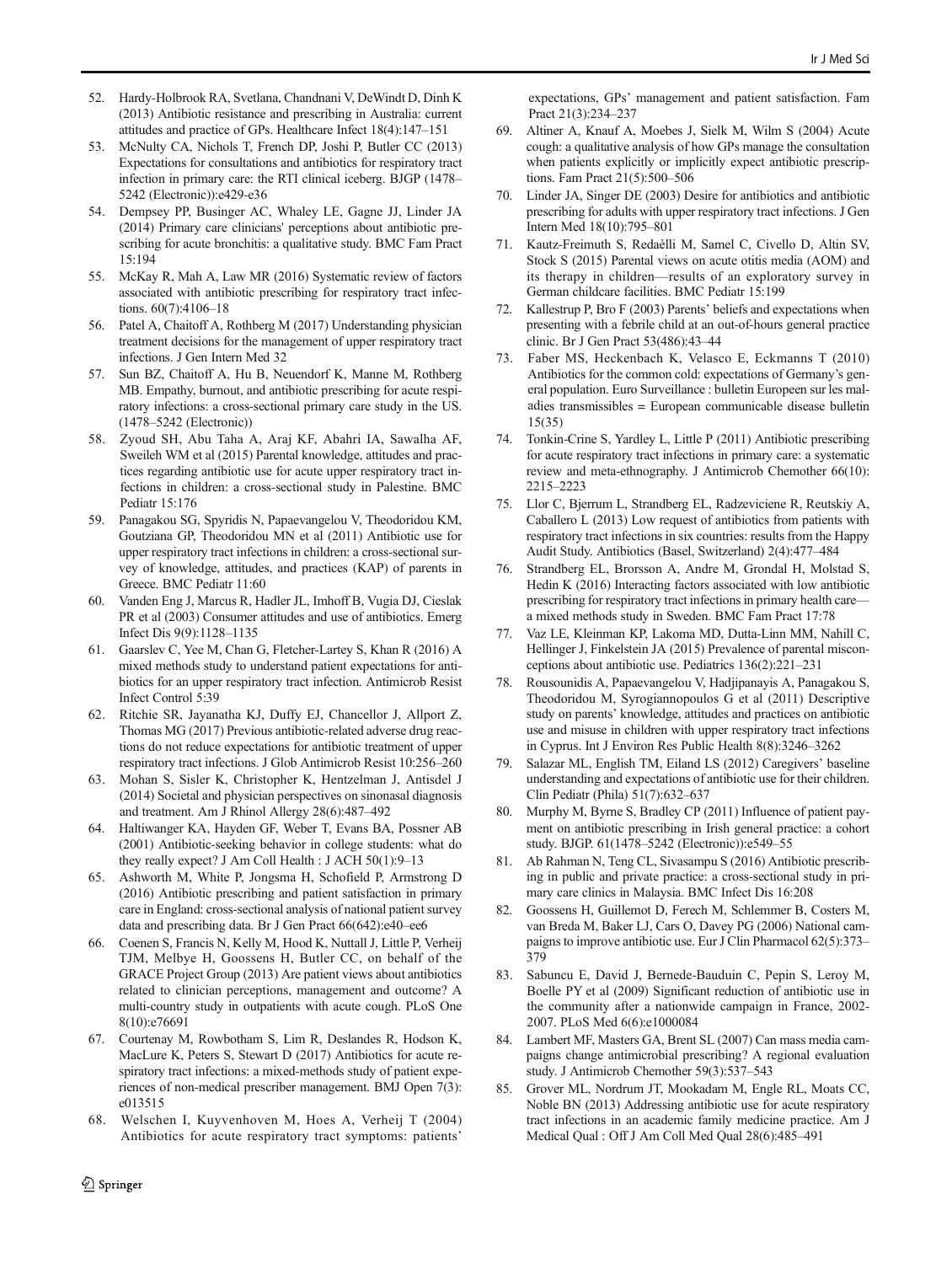- <span id="page-16-0"></span>86. Huttner B, Goossens H, Verheij T, Harbarth S (2010) Characteristics and outcomes of public campaigns aimed at improving the use of antibiotics in outpatients in high-income countries. Lancet Infect Dis 10(1):17–31
- 87. Gonzales R, Sauaia A, Corbett KK, Maselli JH, Erbacher K, Leeman-Castillo BA et al (2004) Antibiotic treatment of acute respiratory tract infections in the elderly: effect of a multidimensional educational intervention. J Am Geriatr Soc 52(1):39–45
- 88. Taylor JA, Kwan-Gett TS, McMahon EM Jr (2005) Effectiveness of a parental educational intervention in reducing antibiotic use in children: a randomized controlled trial. Pediatr Infect Dis J 24(6): 489–493
- 89. Vodicka TA, Thompson M, Lucas P, Heneghan C, Blair PS, Buckley DI, Redmond N, Hay AD, TARGET Programme team (2013) Reducing antibiotic prescribing for children with respiratory tract infections in primary care: a systematic review. Br J Gen Pract 63(612):e445–e454
- 90. Gjelstad S, Hoye S, Straand J, Brekke M, Dalen I, Lindbaek M (2013) Improving antibiotic prescribing in acute respiratory tract infections: cluster randomised trial from Norwegian general practice (prescription peer academic detailing (Rx-PAD) study). BMJ 347:f4403
- 91. Vinnard C, Linkin DR, Localio AR, Leonard CE, Teal VL, Fishman NO, Hennessy S (2013) Effectiveness of interventions in reducing antibiotic use for upper respiratory infections in ambulatory care practices. Popul Health Manag 16(1):22–27
- 92. Little P, Stuart B, Francis N, Douglas E, Tonkin-Crine S, Anthierens S, Cals JW, Melbye H, Santer M, Moore M, Coenen S, Butler C, Hood K, Kelly M, Godycki-Cwirko M, Mierzecki A, Torres A, Llor C, Davies M, Mullee M, O'Reilly G, van der Velden A, Geraghty AW, Goossens H, Verheij T, Yardley L, GRACE consortium (2013) Effects of internet-based training on antibiotic prescribing rates for acute respiratory-tract infections: a multinational, cluster, randomised, factorial, controlled trial. Lancet 382(9899):1175–1182
- 93. Ryves R, Eyles C, Moore M, McDermott L, Little P, Leydon GM (2016) Understanding the delayed prescribing of antibiotics for respiratory tract infection in primary care: a qualitative analysis. BMJ Open 6(11):e011882
- 94. Zeng L, Zhang L, Hu Z, Ehle EA, Chen Y, Liu L, Chen M (2014) Systematic review of evidence-based guidelines on medication therapy for upper respiratory tract infection in children with AGREE instrument. PLoS One 9(2):e87711
- 95. Elias C, Moja L, Mertz D, Loeb M, Forte G, Magrini N (2017) Guideline recommendations and antimicrobial resistance: the need for a change. BMJ Open 7(7):e016264
- 96. Harris RH, MacKenzie TD, Leeman-Castillo B, Corbett KK, Batal HA, Maselli JH et al (2003) Optimizing antibiotic prescribing for acute respiratory tract infections in an urban urgent care clinic. J Gen Intern Med 18(5):326–334
- 97. McKay RM, Vrbova L, Fuertes E, Chong M, David S, Dreher K, Purych D, Blondel-Hill E, Henry B, Marra F, Kendall PR, Patrick DM (2011) Evaluation of the do bugs need drugs? Program in British Columbia: can we curb antibiotic prescribing? Can J Infect Dis Med Microbiol 22(1):19–24
- 98. Chaintarli K, Ingle SM, Bhattacharya A, Ashiru-Oredope D, Oliver I, Gobin M (2016) Impact of a United Kingdom-wide campaign to tackle antimicrobial resistance on self-reported knowledge and behaviour change. BMC Public Health 16:393
- 99. Hu Y, Walley J, Chou R, Tucker JD., Harwell JI, Wu X, Yin J, Zou G, Wei X (2016) Interventions to reduce childhood antibiotic prescribing for upper respiratory infections: systematic review and meta-analysis. J Epidemiol Community Health
- 100. Dowell J, Pitkethly M, Bain J, Martin S (2001) A randomised controlled trial of delayed antibiotic prescribing as a strategy for

managing uncomplicated respiratory tract infection in primary care. Br J Gen Pract 51(464):200–205

- 101. Arroll B, Kenealy T, Kerse N (2002) Do delayed prescriptions reduce the use of antibiotics for the common cold? A singleblind controlled trial. J Fam Pract 51(4):324–328
- 102. Edwards M, Dennison J, Sedgwick P (2003) Patients' responses to delayed antibiotic prescription for acute upper respiratory tract infections. Br J Gen Pract 53(496):845–850
- 103. Little P, Rumsby K, Kelly J, Watson L, Moore M, Warner G, Fahey T, Williamson I (2005) Information leaflet and antibiotic prescribing strategies for acute lower respiratory tract infection: a randomized controlled trial. JAMA 293(24):3029–3035
- 104. Spurling GK, Del Mar CB, Dooley L, Foxlee R (2007) Delayed antibiotics for respiratory infections. (1469-493X (Electronic))
- 105. Moore M, Little P, Rumsby K, Kelly J, Watson L, Warner G, Fahey T, Williamson I (2009) Effect of antibiotic prescribing strategies and an information leaflet on longer-term reconsultation for acute lower respiratory tract infection. Br J Gen Pract 59(567): 728–734
- 106. Agnew J, Taaffe M, Darker C, O'Shea B, Clarke J (2013) Delayed prescribing of antibiotics for respiratory tract infections: use of information leaflets. Ir Med J 106(8):243–244
- 107. Little P, Moore M, Kelly J, Williamson I, Leydon G, McDermott L, Mullee M, Stuart B, On behalf of the PIPS Investigators (2014) Delayed antibiotic prescribing strategies for respiratory tract infections in primary care: pragmatic, factorial, randomised controlled trial. BMJ 348:g1606
- 108. de la Poza Abad M, Mas Dalmau G, Moreno Bakedano M, Gonzalez Gonzalez AI, Canellas Criado Y, Hernandez Anadon S et al (2016) Prescription strategies in acute uncomplicated respiratory infections: a randomized clinical trial. JAMA Intern Med 176(1):21–29
- 109. Moore M, Stuart B, Hobbs FR, Butler CC, Hay AD, Campbell J et al (2017) Symptom response to antibiotic prescribing strategies in acute sore throat in adults: the DESCARTE prospective cohort study in UK general practice. Br J Gen Pract 67(662):e634-e42
- 110. Moore M, Stuart B, Hobbs FR, Butler CC, Hay AD, Campbell J et al (2017) Influence of the duration of penicillin prescriptions on outcomes for acute sore throat in adults: the DESCARTE prospective cohort study in UK general practice. Br J Gen Pract 67(662): e623-e33
- 111. Francis NA, Gillespie D, Nuttall J, Hood K, Little P, Verheij T, Goossens H, Coenen S, Butler CC (2012) Delayed antibiotic prescribing and associated antibiotic consumption in adults with acute cough. Br J Gen Pract 62(602):e639–e646
- 112. Peters S, Rowbotham S, Chisholm A, Wearden A, Moschogianis S, Cordingley L, Baker D, Hyde C, Chew-Graham C (2011) Managing self-limiting respiratory tract infections: a qualitative study of the usefulness of the delayed prescribing strategy. Br J Gen Pract 61(590):e579–e589
- 113. Hoye S, Frich JC, Lindbaek M. Use and feasibility of delayed prescribing for respiratory tract infections: a questionnaire survey. (1471–2296 (Electronic))
- 114. McDermott L, Leydon GM, Halls A, Kelly J, Nagle A, White J et al (2017) Qualitative interview study of antibiotics and selfmanagement strategies for respiratory infections in primary care. BMJ Open 7(11)
- 115. Hoye S, Frich J, Lindboek M (2010) Delayed prescribing for upper respiratory tract infections: a qualitative study of GPs' views and experiences. BJGP 60(1478–5242 (Electronic)):907–12
- 116. Francis NA, Butler CC, Hood K, Simpson S, Wood F, Nuttall J (2009) Effect of using an interactive booklet about childhood respiratory tract infections in primary care consultations on reconsulting and antibiotic prescribing: a cluster randomised controlled trial. BMJ 339:b2885